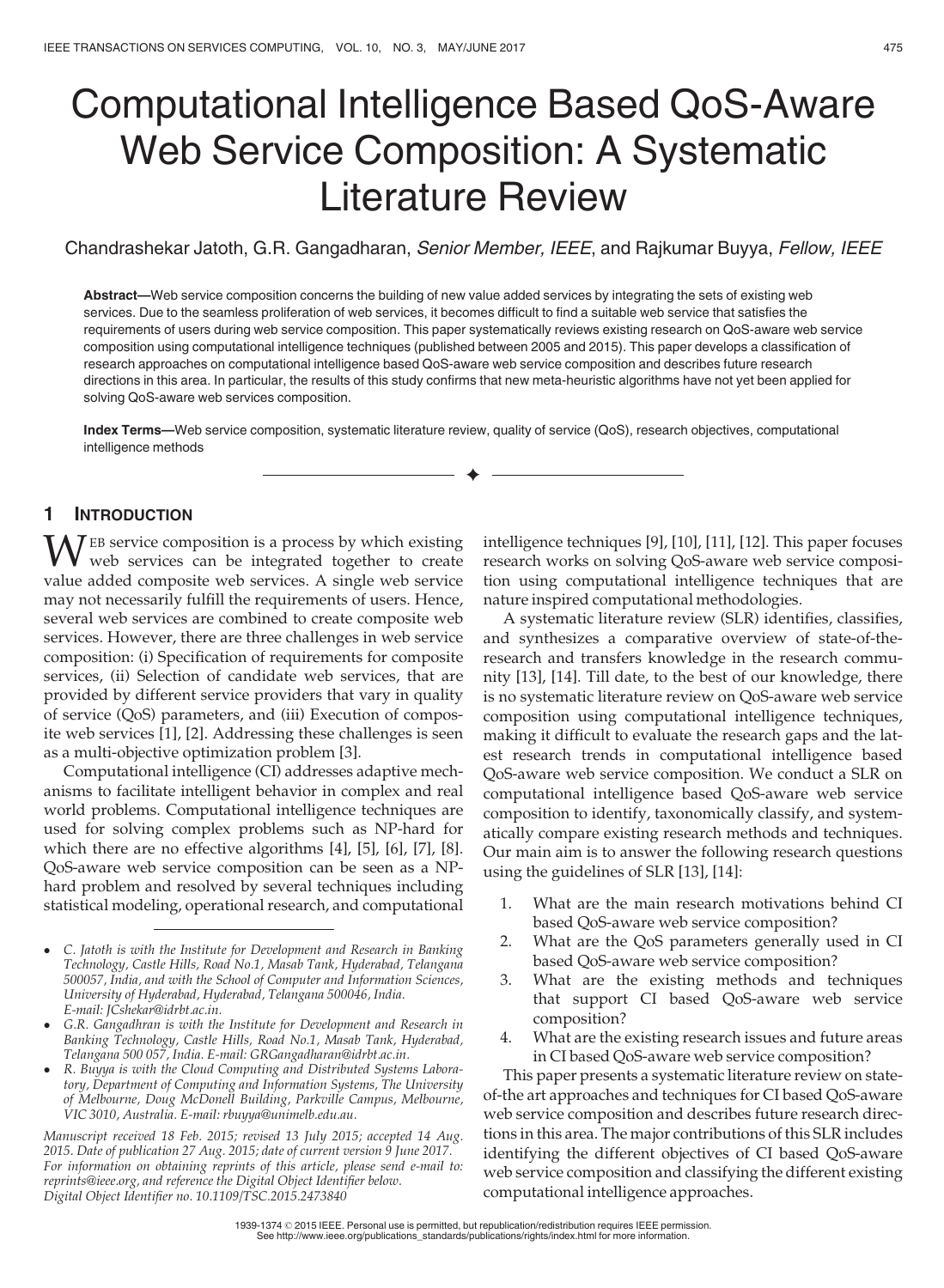

Fig. 1. Overview of research methodology (Based on [14], [16]).

This SLR gives a systematic description for researchers in software engineering, cloud computing, and service oriented computing, and helps to gain on research implications, solutions, and future directions. Further, this SLR presents available methods, techniques, and their constraints for the understanding purpose of the practitioners in this domain.

The rest of the paper is organized as follows. Research methodology for CI based QoS-aware web service composition is illustrated in Section 2. The classification of current approaches for web service composition is described in Section 3. The results of SLR on CI based QoS-aware web service composition are discussed and analyzed in Section 4. Research implications and future directions including threats to validity are presented in Section 5 followed by concluding remarks in Section 6 .

# 2 RESEARCH METHODOLOGY

Research methodology is a process of taxonomical and metaphysical analysis of the methods which are applied to a field of study<sup>1</sup>. A systematic literature review is a research methodology which includes critical assessment, evaluation and interpretation of all available research studies, topics or phenomenon of interest that address a particular research problem [14] in contrast to a non-structured review process. SLR reduces bias and follows a precise and strictly sequential methodological steps to research literature. SLR relies on well-defined studies, and extraction of results [15] as shown in Fig 1. We followed a three step review process which includes planning, conducting, and documenting [14], [16].

# 2.1 Planning Review

Planning starts with identifying the needs for a systematic literature review and ends with developing and validating the review protocol.

# 2.1.1 Identifying the Needs

The need for a SLR is to identify, classify, and compare existing researches in CI based QoS-aware web service composition through a characterization framework. This process

TABLE 1 Research Questions and Their Motivations

| <b>Research Questions</b>                                                                                                       | <b>Motivations</b>                                                                                                                           |
|---------------------------------------------------------------------------------------------------------------------------------|----------------------------------------------------------------------------------------------------------------------------------------------|
| RO1-What are the main research<br>motivations for Computational Intel-<br>ligence based QoS-aware web service<br>composition?   | To get insight on CI based QoS-aware<br>web service composition satisfying<br>functional requirements and non-<br>functional requirements.   |
| RQ2-What are the QoS parameters<br>generally used in CI based QoS-<br>aware web service composition?                            | To identify the QoS parameters that<br>are used in CI based OoS-aware web<br>service composition.                                            |
| RQ3-What are the existing methods<br>and techniques that support CI based<br>QoS-aware web service composition?                 | To identify, compare, and classify the<br>existing methods and techniques that<br>are used in CI based QoS-aware web<br>service composition. |
| RQ4-What are the existing research<br>issues and what are the future areas<br>in CI based QoS-aware web service<br>composition? | To understand the research gap that<br>needs to be addressed and to find the<br>future directions in this field.                             |

aims to demonstrate that a similar systematic literature review has not been already reported. We searched Compendex, ACM, Science direct, Springer link, IEEE Xplore, Google Scholar digital libraries with the following search string.

(Computational Intelligence)

AND

(Web service composition OR QoS-aware web service OR Web service OR QoS-aware web service composition OR Web service composition environment)

```
AND
```
(Systematic Literature Review OR Systematic Review OR SLR OR Systematic Mapping OR Research Review OR Research synthesis)

# 2.1.2 Specifying the Research Questions

We define the research questions and their motivations (See Table 1). We define the scope and goals of our systematic literature review through population, intervention, comparison, outcomes and context (PICOC) criteria [15] as shown in Table 2.

# 2.1.3 Developing and Validating the Review Protocol

Based on the objectives, we define the review scope to explicate the search strings for literature extraction. Here, we developed a protocol for the systematic literature review following the guidelines of [13], [16], [17]. We have consulted with two external experts for feedback, who had experience in conducting SLRs in the domain of web services and computational intelligence, in order to evaluate the proposed protocol. We refined our review protocol based on the feedbacks by the external experts. Further, we performed a pilot study (approximately 20 percent) of systematic literature review of our studies. The main objective of conducting the pilot study was to reduce the bias between researchers. We also improve the review scope, search strategies, and refined the inclusion/exclusion criteria.

# 2.2 Conducting Review

Conducting phase consists of selecting the studies, extracting the results and synthesizing information.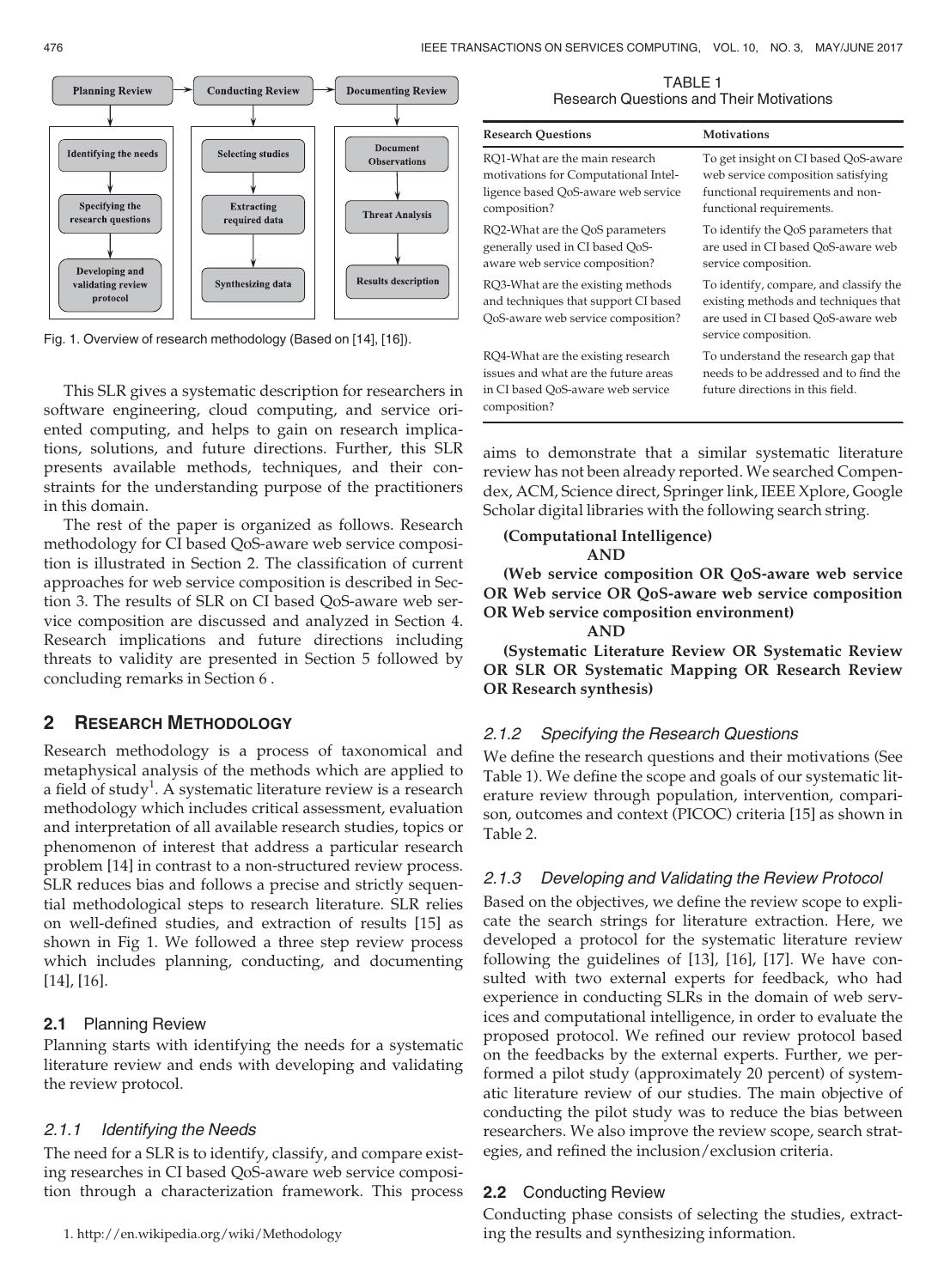| Criteria                   | RO1                                                                                                                                                                             | RO <sub>2</sub> | RO <sub>3</sub>         | RO <sub>4</sub>                                   |
|----------------------------|---------------------------------------------------------------------------------------------------------------------------------------------------------------------------------|-----------------|-------------------------|---------------------------------------------------|
| Population                 | Motivation                                                                                                                                                                      | QoS parameters  | Methods &<br>Techniques | <b>Research Challenges</b><br>& Future dimensions |
| Intervention<br>Comparison | Characterization, Internal/External validation, Extracting data and synthesis.<br>A comparison study by mapping the primary studies in the field of web<br>service composition. |                 |                         |                                                   |
| Outcome                    | Classification and comparison of CI based QoS-aware web service composition,<br>Hypotheses for future research and directions.                                                  |                 |                         |                                                   |
| Context                    | A systematic investigation to consolidate the peer reviewed research in CI based<br>QoS-aware web service composition.                                                          |                 |                         |                                                   |

TABLE 2 Scope and Goals of the SLR Criteria (PICOC)

### 2.2.1 Selecting Studies

We determined the search terms as guided by [13] following our research questions and motivations as described in Section 2.1 We extracted 438 peer reviewed research papers that were published between 2005 and 2015 (till May 2015) via the following query:

(Web service composition OR QoS-aware web service OR web service OR QoS-aware web service composition OR web service composition environment)

AND

(Heuristic search OR Meta-heuristic search OR Genetic programming OR A\* search algorithm OR Ant colony optimization algorithm OR Particle swarm optimization OR Artificial Ant colony optimization algorithm OR Bee colony optimization OR OA\* search algorithm OR Cuckoo search OR Tabu search OR Hill-climbing OR Constraint satisfaction OR Pruning algorithm OR Simulated annealing OR ABC algorithm OR Harmony search OR Immune algorithm OR Min-Max algorithm OR Win-Win Strategy OR firefly algorithm OR Grey wolf optimization OR Bat algorithm OR bacterial colony optimization OR Gravitational search algorithm OR Glowworm optimization OR Ant lion algorithm )

The year 2005 was chosen as no earlier research was found related to the specified research questions.

Initial selection. The extracted 438 articles cover the research topic of CI based QoS-aware web service composition across the search databases (as shown in Table 3). We explore the title and abstract of prospective primary studies and apply inclusion/exclusion criteria (shown in Table 4).

Final selection. We focused specifically on meta-heuristics among the research articles in initial selection and selected 85 studies using the following query.

(Title: (web service composition OR QoS-aware web service OR web service OR QoS-aware web service composition OR web service composition environment) OR

| TABLE 3                     |  |  |
|-----------------------------|--|--|
| Number of Retrieved Studies |  |  |

| S.No | <b>Search Databases</b>     | <b>Results</b> |
|------|-----------------------------|----------------|
|      | <b>ACM Digital Library</b>  | 92             |
|      | <b>Science Direct</b>       | 60             |
| 3    | Springer Link               | 74             |
|      | IEEE Xplore Digital Library | 116            |
|      | Google Scholar              | 96             |
|      | Total                       | 438            |

Abstract: (web service composition OR QoS-aware web service OR web service OR OoS-aware web service composition OR web service composition environment)) OR

(key words: web service composition OR keywords: QoS-aware web service OR keywords: QoS-aware web

TABLE 4 Criteria for Inclusion and Exclusion

|           | Criteria                                                                                                                                                                | Prenominal                                                                                                                                                                                                                  |
|-----------|-------------------------------------------------------------------------------------------------------------------------------------------------------------------------|-----------------------------------------------------------------------------------------------------------------------------------------------------------------------------------------------------------------------------|
| Inclusion | I.Research articles that<br>are in the form of peer<br>reviewed papers (CI<br>based QoS-aware web<br>service composition).                                              | Scientific papers generate<br>quality through a peer<br>review and contain sig-<br>nificant content.                                                                                                                        |
|           | II.Research articles that<br>explicitly propose<br>methods, solutions,<br>experiences, evalua-<br>tions to facilitate CI<br>based OoS-aware web<br>service composition. | We aim to study solu-<br>tions for CI based QoS-<br>aware web service com-<br>position.                                                                                                                                     |
| Exclusion | I.Books, Book Chapters,<br>and Thesis.                                                                                                                                  | These studies are gener-<br>ally published in journals<br>and conferences. We<br>included the relevant<br>papers of the correspond-<br>ing authors of books/<br>book chapters from their<br>conference/journal<br>articles. |
|           | II.Non-peer-reviewed<br>research articles, white<br>papers, or non-English<br>scripts.                                                                                  | There are lots of white<br>papers and other kind of<br>technical reports for CI<br>based QoS-aware web<br>service composition.<br>However, we decided to<br>exclude them because<br>they are situational.                   |
|           | III. Editorials, Abstracts<br>or Short papers (less<br>than 4 pages).                                                                                                   | These studies do not<br>present any reasonable<br>significant solutions and<br>information.                                                                                                                                 |
|           | IV.Research articles that<br>do not explicitly pro-<br>pose methods, techni-<br>ques, and tools to<br>facilitate CI Based QoS-<br>aware web service com-<br>position.   | These studies do not<br>directly describe decision<br>making solutions and<br>methods for CI based<br>QoS-aware web service<br>composition.                                                                                 |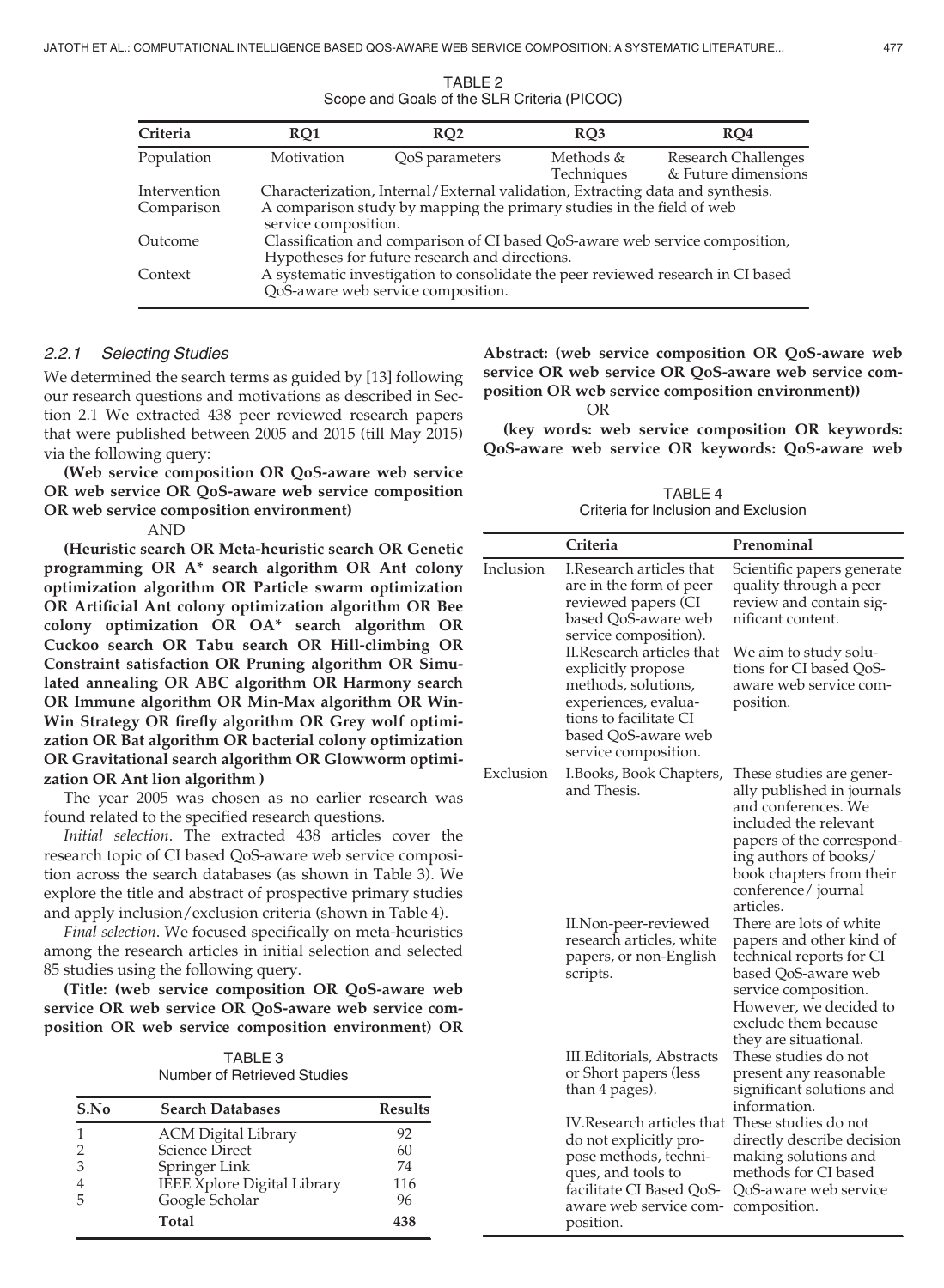

Fig. 2. Classification of research approaches.

service composition OR keywords: web service composition environment)

#### AND

(Title: (Meta-heuristic search OR Genetic programming OR Ant colony optimization algorithm OR Particle swarm optimization OR Artificial Ant colony optimization algorithm OR Bee colony optimization OR Simulated annealing OR ABC algorithm OR Cuckoo search OR NSGA-II OR Harmony search OR Immune algorithm OR firefly algorithm OR Grey wolf optimization OR Bat algorithm OR bacterial colony optimization OR Gravitational search algorithm OR Glowworm optimization OR Ant lion algorithm))

OR

(key words: Meta-heuristic search OR key words: Genetic programming OR key words: Ant colony optimization algorithm OR key words: Particle swarm optimization OR key words: Artificial Ant colony optimization algorithm OR Bee colony optimization key words: ABC algorithm OR key words: GRASP and Path-relinking algorithm OR key words: NSGA-II OR key words: Tabu search OR key words: Simulated annealing OR key words: Cuckoo search OR key words: Harmony search OR key words: Immune algorithm OR key words: firefly algorithm OR key words: Grey wolf optimization OR key words: Bat algorithm OR key words: bacterial colony optimization OR key words: Gravitational search algorithm OR key words: Glowworm optimization OR key words: Ant lion algorithm OR key words: Fruit fly algorithm )

The list of 85 research articles with the algorithms and QoS parameters used by these articles is presented in Table 13.

#### 2.2.2 Data Extraction and Synthesis

We extracted data from the list of five search databases (mentioned in Table 3) and designed a structural format based on characterization aspects using the guidelines provided by [13]. We compare and analyze the approaches for QoS-aware web service composition in Section 3. Further, we analyze merits and demerits of the existing research and future directions.

## 3 CLASSIFICATION AND APPROACHES IN QOS-AWARE WEB SERVICE COMPOSITION

This section proposes a classification of current approaches in CI based QoS-aware web service composition that includes non-heuristic (exact), heuristic, and meta-heuristic methods, their algorithms and metrics. The classification of research approaches is shown in Fig. 2.

#### 3.1 Non-Heuristic (Exact) Algorithms

Non-heuristic (Exact) algorithms solve optimization problems optimally. Every optimization problem can be solved using exhaustive search but as the size of the instances grows it takes forbiddingly large amount of time to find the optimal solution. Exact algorithms are significantly faster than exhaustive search [18]. Generally, the problem of web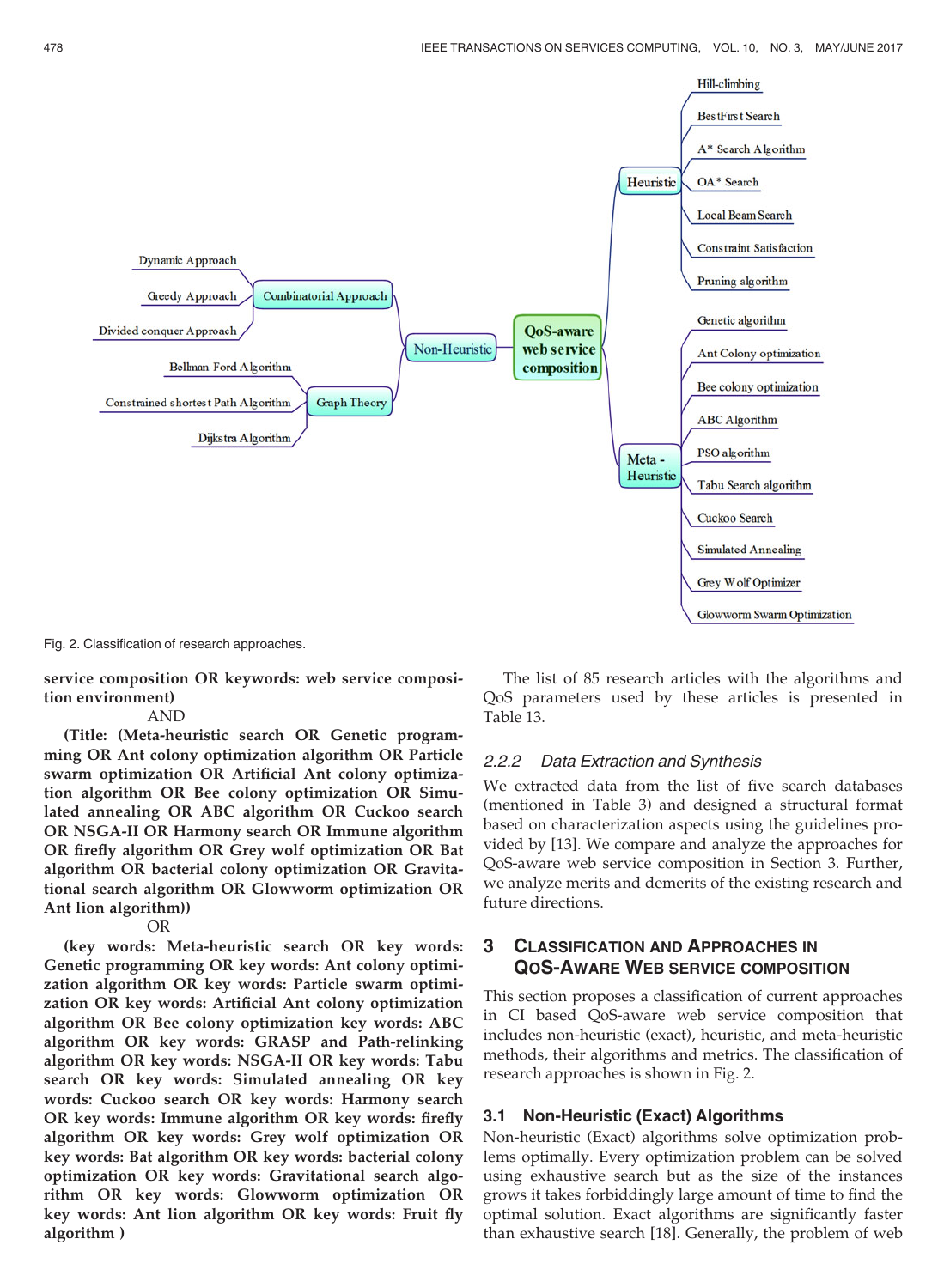| Approach               | Optimization<br>mode | QoS Specification<br><b>Constraints</b> | Multi objective optimization | Algorithm                                                           |
|------------------------|----------------------|-----------------------------------------|------------------------------|---------------------------------------------------------------------|
| Ardagna et al. [12]    | global               | Supported                               | Supported                    | Mixed integer programming                                           |
| Marco et al. [31]      | global               | Not supported                           | Not Supported                | Backward breadth first                                              |
| Liangzhao et al. [19]  | global               | Supported                               | Supported                    | Linear integer programming                                          |
| Changlin et al. [25]   | global               | Supported                               | Supported                    | Divide-and-Conquer                                                  |
| Tao et al. [21]        | global               | Supported                               | Supported                    | MMKP & MCOP                                                         |
| Tai et al. [32]        | local                | Supported                               | Supported                    | MCOP Algorithm                                                      |
| Cardellini et al. [33] | global               | Supported                               | Supported                    | Linear programming                                                  |
| Mohabey et al. [34]    | global               | Supported                               | Supported                    | <b>Integer Programming</b>                                          |
| Yang et al. [35]       | local                | Not Supported                           | Supported                    | MCOP Algorithm                                                      |
| Huang et al. [23]      | local                | Not Supported                           | Not Supported                | Mod. Dynamic Programming                                            |
| Gao et al. [24]        | local                | Not Supported                           | Supported                    | Mod. Dynamic programming                                            |
| Yu et al. [20]         | global               | Supported                               | Not Supported                | <b>MMMKP</b>                                                        |
| Zeng et al. [22]       | local                | Supported                               | Supported                    | Linear integer programming                                          |
| Alrifai et al.[26]     | global               | Supported                               | Supported                    | Mixed integer programming                                           |
| Jaeger et al. [27]     | global               | Supported                               | Supported                    | Knapsack problem & Constraint project<br>scheduling problem (RCPSP) |
| Jaeger et al. [28]     | global               | Supported                               | Supported                    | Knapsack problem & Multi-Mode RCPSP                                 |
| Gabrel et al. [29]     | global               | Supported                               | Supported                    | dependency graph and 0-1 linear programming                         |
| Min et al. [37]        | global               | Supported                               | Supported                    | <b>BB4EPS</b>                                                       |
| Yang et al. [38]       | global               | Supported                               | Supported                    | Greedy Quick-hull                                                   |

TABLE 5 Some Non-Heuristic (Exact) Algorithms for QoS-Aware Web Service Composition

service composition is considered as a single objective problem with local/global QoS maximization or a multiobjective problem with global QoS maximization. Zeng et al. [19] used local and global optimization algorithms for QoS aware web service composition. The local optimization algorithm selects the optimal service for each given tasks in the composite web service application. The global optimization algorithm selects the optimal execution plan for all possible paths based on integer programming. Yu et al. [20] proposed methods to maximize the prenominal function and to satisfy the global constraints, designed as a multidimensional, multi objective, multi choice knapsack problem.

Yu et al. [21] presented a method considering the multiple QoS constraints and used different work-flows for different business processes. Zeng et al. [22] proposed a method of quality driven composition, evaluating QoS of web services and selecting web services by using local optimization and global constraints. Huang et al. [23] adopted filtering algorithms to reduce the search space to compute optimal QoS. Gao et al. [24] proposed two different types of service selection approaches including local optimal selection and global optimal selection. Wang et al. [25] discussed an efficient divide-and-conquer algorithm for QoS service selection based on a high-level conceptual model for web service composition. Alrifai et al. [26] adopted a hybrid methodology by applying mixed integer programming (MIP) to seek out the best decomposition of QoS constraints into native constraints and to the simplest web service that satisfy all these constraints. Jaeger et al. [27] discussed a novel model for service selection and evaluation of quality of service for QoS aware web service composition. Jaeger et al. [28] proposed a method based on computational and resource-values for finding optimal solution for web service selection. Gabrel et al. [29] presented a method to find optimal solution for transactional web service composition using dependency graph and 0-1 linear programming. Liu et al. [30] proposed methods based on mathematical programming and

convex-hull method for finding the optimal solution and applied multiple criteria decision making (MCDM) to merge the multiple dimensional resources for global and local constraints in web service composition.

Some authors discussed an end-to-end QoS maximization to maximize the end-to-end availability and to choose local maximization for each task for each implementation [12] for selecting an optimal execution plan. Many other researchers proposed several exact algorithms to reduce the time complexity for global and local constraints related to web service composition [31], [32], [33], [34], [35], [36], [37]. The classification of current approaches in exact algorithms and their metrics are shown in Table 5.

#### 3.2 Heuristic Algorithms

Heuristic algorithms are algorithms which are generally created by "experience" for specific optimization problems and they intend to find a good solution to the problem by "trailand-error" in a acceptable amount of time. The solutions may not be the best or optimal solution but they might be better than an educated guess [39]. Heuristic algorithms take the full advantage of the particularities of the problem. Since exact algorithms take forbiddingly large amount of time to obtain the optimal solution, heuristic algorithms are preferred which obtain near-optimal solutions in acceptable amount of time. Berbnar et al. [40] proposed H1 RELAX IP, H2 SWAP, and H3 ANNEAL methods for finding an optimal solution and improving the efficiency in QoS-aware web service composition. Klein et al. [41] proposed a method using hill-climbing algorithm and compared with linear integer programming to reduce the time complexity to find the near-optimal solution. Qi et al. [42] presented a local optimization and enumeration method to find the local candidates and then combine them to find the optimal solution. Diana et al. [43] proposed a novel heuristic search model for service selection and evaluation of quality-of-service for service composition. Jun et al. [44] discussed an efficient and reliable approach for selection of trustworthy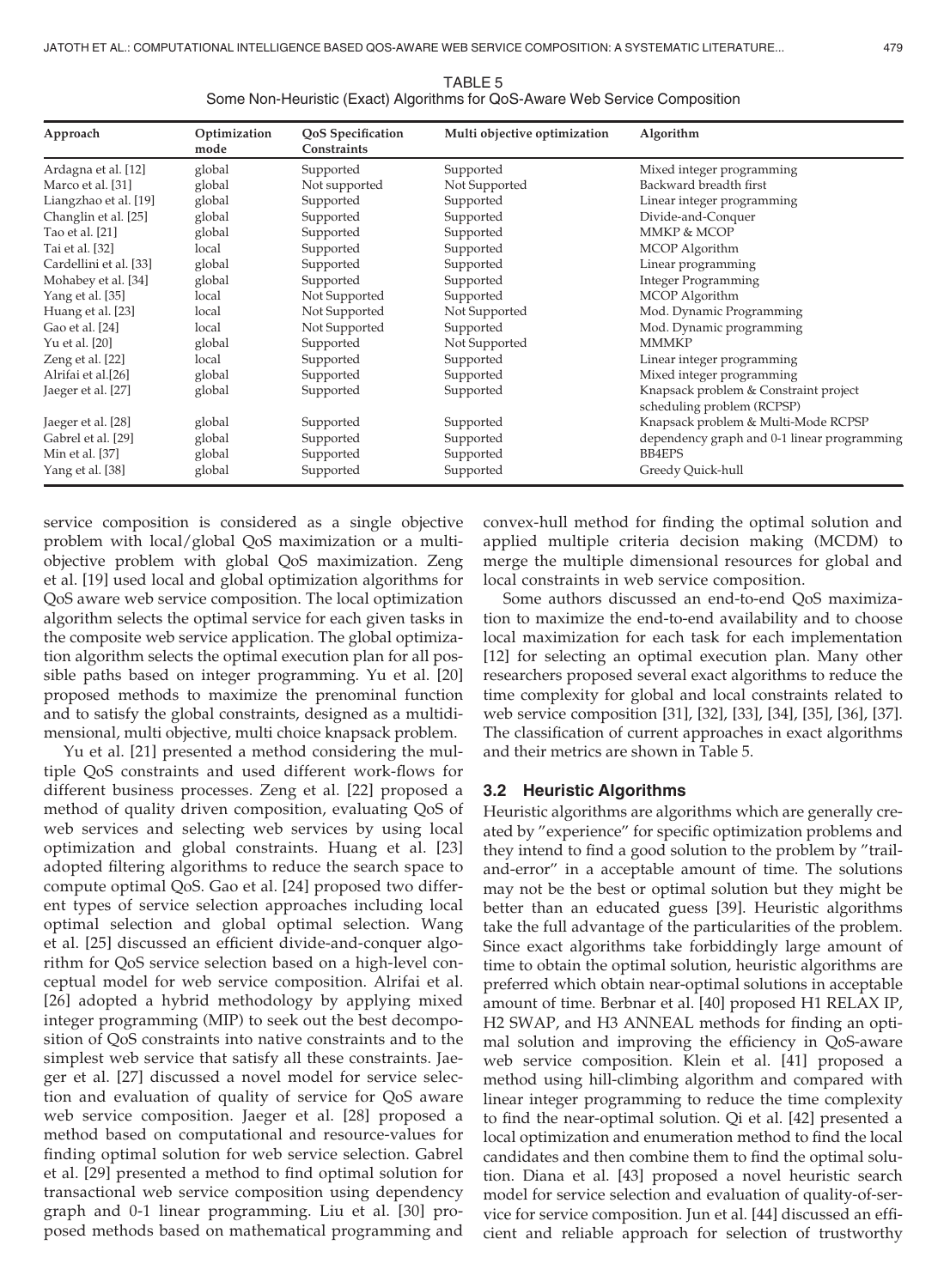TABLE 6 Some Heuristic Search Algorithms for QoS-Aware Service Composition (Supporting Multiple QoS Constraints and Multi-Objective Optimization)

| Approach               | Optimization Algorithm<br>mode |                                              |
|------------------------|--------------------------------|----------------------------------------------|
| Berbner et al. [57]    | global                         | MIP heuristic                                |
| Simone et al. [53]     | global                         | Memetic Algorithm                            |
| Lianyong et al. [42]   | local                          | Local optimization and<br>enumeration method |
| Ying et al. [52]       | global                         | Win-Win strategy algorithm                   |
| Yuan-Sheng et al. [50] | global                         | Heuristic algorithm                          |
| Adrian et al. [41]     | global                         | Hill climbing                                |
| Jun et al. [44]        | global                         | Global Heuristic algorithm                   |
| Liu et al. $[30]$      | global                         | Heuristic algorithm                          |
| Luo et al. $[45]$      | global                         | Heuristic algorithm                          |
| Jing et al. [51]       | global                         | Heuristic algorithm                          |
| Diana et al. [43]      | global                         | Heuristic search                             |
| Pedro et al. [46]      | global                         | Heuristic algorithm                          |
| Moustafa et al. [47]   | global                         | Reinforcement Learning                       |
| Liang et al. [48]      | global                         | <b>Improved Reinforcement Learning</b>       |
| Feng et al. [49]       | global                         | Relaxable service selection algo-<br>rithm   |
| Chan et al. [55]       | global                         | $BF^*$ algorithm                             |
| Rodriguez et al. [56]  | global                         | A* algorithm                                 |

services in a QoS-aware web service composition to obtain the near-optimal solution.

Luo et al. [45] proposed a heuristic HCE algorithm for QoS aware web service composition which satisfy the endto end QoS constraints. Pedro et al. [46] presented a heuristic algorithm QoS-aware web service composition within the minimal search space and realistic deadline. Moustafa et al. [47] and Liang et al. [48] discussed reinforcement learning algorithm to solve multi-objective quality of service problem and find a set of Pareto optimal solutions which satisfy the multiple QoS factors and user requirements. Feng et al. [49] presented a relaxable QoS-aware service selection algorithm to find the optimal solution by using complex local and global constraints which satisfy the user requirements.

Many other researches proposed several heuristic algorithms for web service composition to reduce the time complexity for global and local constraints [50], [51], [52], [53], [54], [55], [56]. The classification of current approaches in heuristic algorithms and their metrics are shown in Table 6.

#### 3.3 Meta-Heuristic Algorithms

A meta-heuristic algorithm is a higher-level heuristic algorithm which is problem independent and applicable to a broad range of problems. Recently "meta-heuristics" refers to all modern higher-level algorithms [39]. Some of the well known meta-heuristics are particle swarm optimization (PSO), simulated annealing (SA), evolutionary algorithms (EA) including genetic algorithms (GA), tabu search (TS), ant colony optimization (ACO), bee algorithms (BA), firefly algorithms (FA), and harmony search (HS). There are two important components in modern meta-heuristics: intensification and diversification [58]. A balance between intensification and diversification is important for an effective and efficient meta-heuristic algorithm. A meta-heuristic algorithm searches the entire solution space a diverse set of solutions are to be generated and search needs to be intensified around the neighborhood of the optimal or near-optimal solutions.

The first genetic algorithm for web service composition was proposed by Canfora et al. [9]. Several researchers proposed web service composition using genetic algorithm methods with global constraints [9], [59], [60], [61], [62], [63], [64], [65], [66], [67].

Yu et al. [68] proposed a tree based genetic algorithm to solve QoS aware web service composition. Liu et al. [69] adopted an improved genetic algorithm using ant colony optimization to select the initial population antibodies for better efficiency and convergence speed. Ma et al. [70] presented a convergent population diversity handling genetic algorithm for web service selection.

Xiangbing et al. [71] proposed a web service modeling ontology (WSMO) based web service composition method to solve QoS aware service composition and applied a genetic algorithm which minimizes the search time to find the near-optimal solution. Some researchers adopted tabu search for finding optimal QoS-aware web service composition [72], [73]. In [74], [75], [76], authors proposed harmony search algorithms to find near-optimal solution by using local and global constraints which satisfy the user requirements.

Another efficient meta heuristic technique for web service composition is particle swarm optimization. Many researchers [77], [78], [79], [80], [81], [82] adopted particle swarm optimization algorithms for QoS-aware web service composition.

In many scientific and engineering problems, we require to find more than one optimal solutions. Original PSO technique focuses on finding one solution. The evolutionary algorithms which find multiple solutions are generally referred to niching or specification algorithms [83]. NichePSO algorithm is a technique which locates and refines multiple solutions to multi-modal problems. Liao et al. [84] developed a niching particle swarm optimization supporting multiple global constraints and load balancing for web service composition. Liu et al. [85] presented a hybrid quantum particle swarm optimization algorithm to solve combinatorial optimization problem for web service composition. Xiangwei et al. [86] proposed discrete particle swarm optimization algorithms and color petri nets (CPN) for solving web service composition. Zhao et al. [87] adopted an improved discrete immune optimization method based on PSO for QoS-aware web service composition. some researchers used Immune algorithms for QoS-aware web service composition [88], [89], [90], [91] to find the near-optimal solution as multi-objective problems.

Another efficient meta-heuristic technique for QoS-aware web service composition is Ant colony optimization. Various researchers adopted ant colony optimization algorithm for web service composition [92], [93], [94], [95]. While solving web service composition using ant colony optimization, the problem is modeled as a weighted directed acyclic graph with the starting point denoting the nest of ants, target point denoting food sources, and the QoS constraints denoting weights of the edges.

Li and Yan-Xiang [96] selected a web service model with QoS global optimization and converted it into multi-objective optimization problem. Further, they used a multi-objective chaos ant colony optimization (MOCACO) algorithm to select the services, optimize QoS, and satisfy the user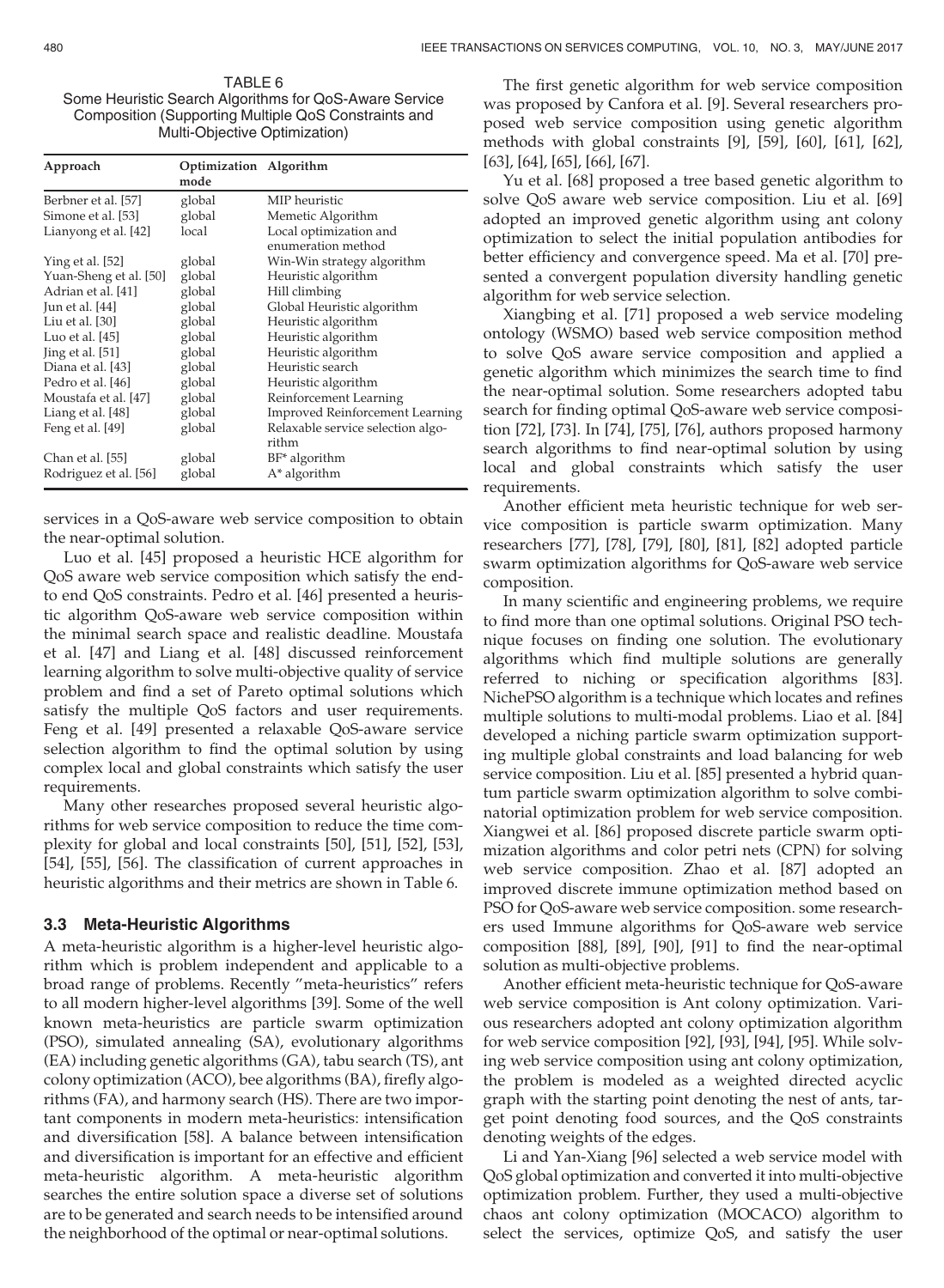TABLE 7 Some Meta-Heuristic Search Algorithms for QoS-Aware Service Composition (Supporting Global Optimization, Multiple QoS Constraints, and Multi-Objective Optimization)

| Approach                                     | Algorithm                                                  |
|----------------------------------------------|------------------------------------------------------------|
| de campos et al. [101]                       | Multi-objective evolutionary                               |
|                                              | optimization algorithm                                     |
| Xianzhi et al. [102]                         | Improved artificial bee colony                             |
| Yang et al. [68]<br>Anqui et al. [103]       | Adaptive genetic algorithm<br>Genetic algorithm, Greedy    |
|                                              | Search                                                     |
| Parejo et al. [104]                          | GRASP and Path-relinking                                   |
| Canfora et al. [3], [9], [105],              |                                                            |
| Lifeng et al. [106], Wada et al.             |                                                            |
| [107], Gao et al. [108],                     |                                                            |
| Tang et al. [62], Susen et al.               |                                                            |
| [63], Junli et al. [65], Li et al.           |                                                            |
| [67], Hongbing et al. [109],                 |                                                            |
| Liang et al. [110], Xiangbing<br>et al. [71] | Genetic algorithm                                          |
| Gao et al. [89], Jiuyun et al.               | Immune Algorithm                                           |
| [88], Zhao et al. [87], Pop et al.           |                                                            |
| $[91]$ , $[111]$                             |                                                            |
| Rosenberg et al. [112]                       | Simulated Annealing                                        |
| Zongkai et al. [92]                          | Genetic algorithm, Ant colony                              |
|                                              | optimization                                               |
| Shanshan et al. [113], Pop                   | Ant colony optimization                                    |
| et al. [94], Ya-mei et al. [95]              |                                                            |
| Wang et al. [93]                             | Chaos ant colony optimiza-<br>tion                         |
| Li et al. [96]                               | Multi-objective chaos ant col-                             |
|                                              | ony optimization                                           |
| Sondos et al. [72]                           | Hybrid Genetic algorithm,                                  |
|                                              | Tabu search                                                |
| Jiuxin et al. [114], Li et al. [78],         | Particle swarm optimization                                |
| LongJun et al. [77], Ludwig                  |                                                            |
| et al. [80]                                  |                                                            |
| Susen et al. [61]                            | Improved genetic algorithm<br>Tree coded genetic algorithm |
| Chunming et al. [64]<br>Huan et al. [69]     | Improved Genetic Algorithm                                 |
| Yue et al. [70]                              | Diversity Genetic algorithm                                |
| Jose et al. [73]                             | Tabu search, Hybrid genetic                                |
|                                              | algorithm                                                  |
| Liu et al. [79]                              | Hybrid genetic algorithm,                                  |
|                                              | PSO                                                        |
| Jianxin et al. [84]                          | Niching particle swarm opti-                               |
|                                              | mization                                                   |
| YangLiu et al. [85]                          | Hybrid particle swarm opti-<br>mization                    |
| Xiangwei et al. [86]                         | Discrete Particle swarm opti-                              |
|                                              | mization                                                   |
| Chifu et al. [98]                            | Bee colony optimization                                    |
| Zhou et al. [99]                             | Chaotic Artificial bee colony                              |
|                                              | optimization                                               |
| Jafarpour et al. [74], [76],                 | Harmony search                                             |
| Mohammed et al. [75]                         |                                                            |
| Kousalya et al. [100]                        | Bee algorithm                                              |
| Fan et al. [115]<br>Rezaie et al. [116]      | Co-evolution Algorithm<br>Multi-objective PSO              |
| Wenbin et al. [81]                           | <b>Improved PSO</b>                                        |
|                                              |                                                            |

requirements. Mao et al. [97] presented different meta-heuristic algorithms (particle swarm optimization, estimation of distribution algorithm, genetic algorithm) for efficient performance in web service composition. Pop et al. [94] proposed a hybrid method (ant colony optimization, and graph model)



Fig. 3. No of papers in each year (up to May 2015).

with improved accuracy and efficiency for web service composition.

Some researchers adopted bee colony optimization (BCO) for web service composition [98], [99], [100] to find near-optimal solutions as multi-objective problems. The classification of current approaches for QoS-aware web service composition using meta-heuristic algorithms and their metrics are presented in Table 7.

#### 4 ANALYSIS OF SLR RESULTS

This section analyses the results of this study addressing the research questions RQ1, RQ2, and RQ3 (shown in Table 1).

#### 4.1 Overview of Primary Studies

During the analysis of state-of-the-art literature in QoSaware web service composition, we consider the following research questions:

- 1. What is the status of research on CI based web service composition?
- 2. What are the fora in which the researchers published their results related to CI based QoS-aware web service composition?
- 3. What are the active research communities for CI based QoS-aware web service composition?

The number of research papers on CI based QoS-aware web service composition and their year of publication are shown in Fig. 3. From Fig. 3, we observe that the first set of papers on meta-heuristic based web service composition was published in 2005. Further, we observed that the number of papers significantly increased in 2010. Also, we observe that a consisting increase is seen in the last three years.

Most of the papers in CI Based QoS-aware web service composition are published in ICWS, ICSOC, WWW, CEC, SSC, IST, ICCP, APCC, and other major conferences (as shown in Table 8). Among 85 studied papers, 24 papers were published in major journals including Expert Systems with Applications, Applied Soft Computing, Future Generation Computer Systems, SOCA, International Journal of Computational Intelligence Systems, and Evolutionary Intelligence. A list of distribution of studies per publication channel is shown in Table 8.

After the selection of papers and synthesis, we looked at affiliation of authors. We considered a research group in a particular University/Institute to be an active research group which had at least two included studies. The list of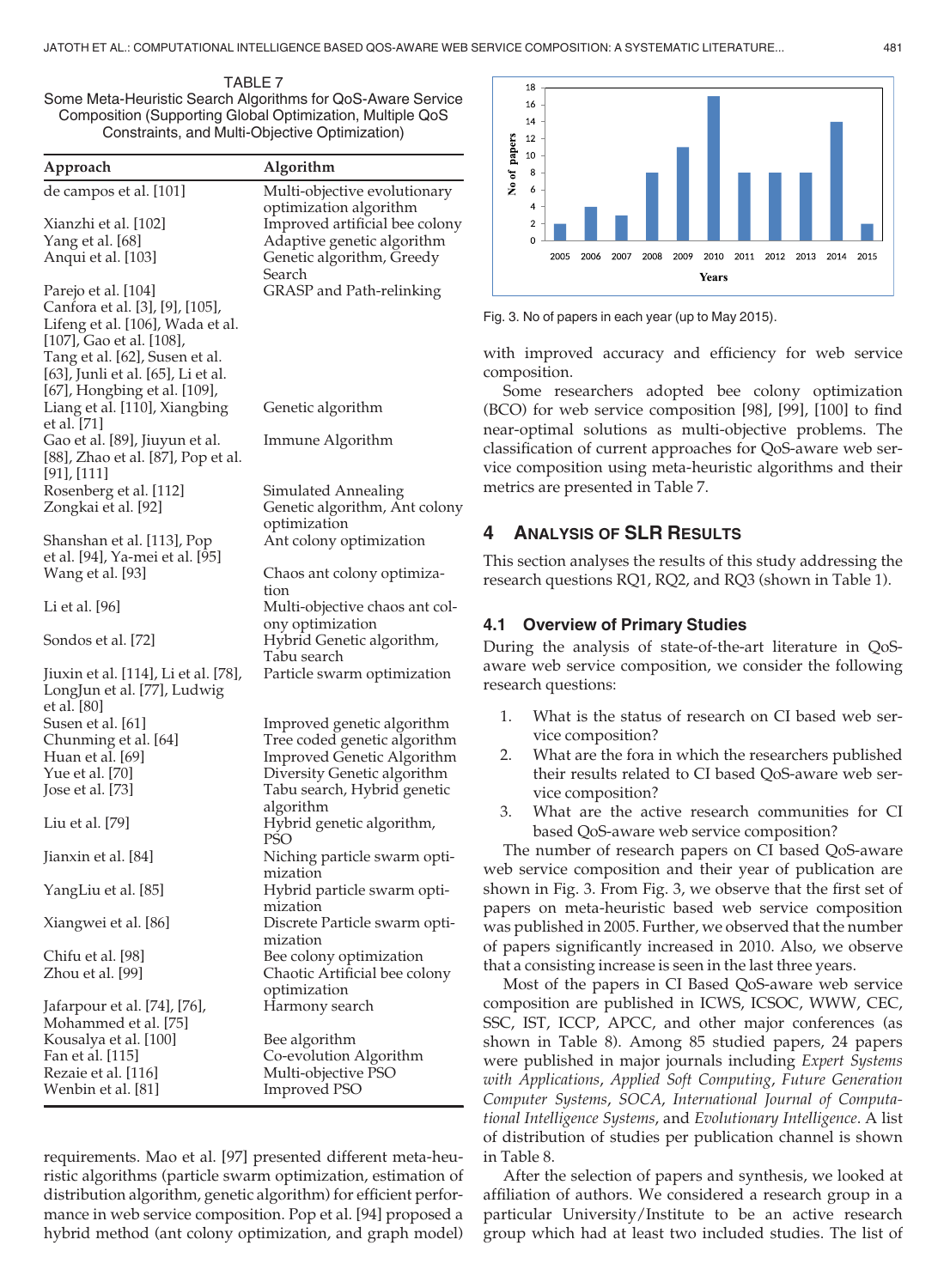#### TABLE 8 List of Distribution of Studies (Papers) Per Publication Channel

| <b>Publication Channel</b>                                                                                                   | Abbreviations             | Count          |
|------------------------------------------------------------------------------------------------------------------------------|---------------------------|----------------|
| Expert systems with Applications                                                                                             | <b>ESWA</b>               | 3              |
| <b>Applied Soft Computing</b>                                                                                                | APPL SOFT COMPUT          | $\overline{c}$ |
| Service Oriented Computing and Applications                                                                                  | SOCA                      | $\overline{c}$ |
| International Journal of Computational Intelligence Systems                                                                  | <b>IJCIS</b>              | 2              |
| <b>Evolutionary Intelligence</b>                                                                                             | ΕI                        | 1              |
| <b>Future Generation Computer Systems</b>                                                                                    | FGCS<br><b>KIS</b>        | 1              |
| Knowledge and Information Systems<br>Journal of System Software                                                              | <b>JOSS</b>               | 1<br>1         |
| Journal of Theoretical & Applied Inf. Tech.                                                                                  | <b>JATIT</b>              | 1              |
| Chinese Journal of Computers                                                                                                 | CJOC                      | 1              |
| <b>Computer Networks</b>                                                                                                     | <b>JCN</b>                | 1              |
| Journal of Networks                                                                                                          | <b>JNW</b>                | 2              |
| Transactions on Large-Scale Data & Knowledge Centered Syst.                                                                  | <b>TLDKS</b>              | 1              |
| Tsinghua Science & Technology                                                                                                | Tsinghua Sci Technol      | 1              |
| Information Technology Journal                                                                                               | ITJ                       |                |
| Mathematical Problems in Engineering                                                                                         | <b>MPE</b>                | 1              |
| International Journal of Advanced Manufacturing Technology                                                                   | <b>IJAMT</b>              | 1              |
| Wuhan University Journal of Natural science                                                                                  | <b>WUJNS</b>              | 1              |
| IEEE Congress on Evolu. Computation                                                                                          | <b>CEC</b>                | 4              |
| Inter. Conf. on Ser. Oriented Comp.                                                                                          | <b>ICSOC</b>              | $\overline{c}$ |
| IEEE Inter. Conf. on Ser. Comp.<br>Inter. Conf. on Web Services                                                              | <b>SCC</b><br><b>ICWS</b> | 2<br>5         |
| Inter. Conf. on World Wide Web                                                                                               | <b>WWW</b>                | 1              |
| Inter. Conf. on Eng. and Business Eng.                                                                                       | <b>ICEBE</b>              | 1              |
| Inter. Conf. on Web Inf. Sys. and Mining                                                                                     | <b>ICWISM</b>             | 1              |
| Inter. Joint Conf. on AI                                                                                                     | <b>IJCAI</b>              | 1              |
| Inter. Conf. on Advanced Inf. Networking and Applications                                                                    | <b>ICAINA</b>             | 1              |
| IEEE Inter. Conf. on Global Telecommunication                                                                                | <b>IEEE GLOBECOM</b>      | 1              |
| IEEE Inter. Conf. on Inf. Integration and web based appl. and services                                                       | <b>IIWAS</b>              | 1              |
| IEEE Inter. Conf. on Intelligent computer communication and processing                                                       | <b>ICCP</b>               | 3              |
| Asia-Pacific conf. on Communications                                                                                         | <b>APCC</b>               | 1              |
| Pacific-Asia conf. on web mining and web based appl.                                                                         | WMWA                      | 1              |
| IEEE Asia-Pacific conf. on service computing                                                                                 | APSCC                     | 1              |
| Inter. Conf. on Dependable, Automatic, and secure computing                                                                  | <b>DASC</b>               | 1              |
| Inter. Conf. on Computational Inte. for Modeling, Control and Automation                                                     | <b>CIMCA</b>              | 1              |
| Annual Conf. on genetic and evolu. comp.                                                                                     | <b>GECCO</b><br>COMPSAC   | 1              |
| Annual Inter. Computers, Software & Appli. Conf.<br>IEEE Inter. Conf. on Algorithms and Architecture for Parallel Processing | <b>ICA3PP</b>             | 2<br>2         |
| Inter. Sym. on Symbolic and Numeric Algorithms for Scientific Computing                                                      | <b>SYNASC</b>             | 1              |
| Inter. Conf. on Computers, Networks, Systems, and Industrial Eng.                                                            | <b>CNSI</b>               | 1              |
| Inter. Conf. on Interaction Sciences: Information Technology, culture & Human                                                | <b>ICIS</b>               | 1              |
| Inter. Conf. on Informatics, Cybernetics, and Computer Engineering                                                           | <b>ICCE</b>               | 1              |
| Inter. Sym. on Parallel and Distributed Processing with Appli.                                                               | <b>ISPA</b>               | 1              |
| Inter. Conf. on Mobile Web Inf. Sys.                                                                                         | MobiWIS                   | 1              |
| Inter. Conf. on Swarm Intelligence                                                                                           | <b>ICSI</b>               | 1              |
| Inter. Conf. on Advanced Communication Technology                                                                            | <b>ICACT</b>              | 1              |
| IEEE Inter. Sym. on Web Systems Evolution                                                                                    | <b>ISWSE</b>              | 1              |
| Inter. Workshop on Resource Discovery                                                                                        | <b>RED</b>                | 1              |
| Actas de los Talleres de las Jornadas de Ingeniera del Software y Bases de Datos                                             | <b>SISTEDES</b>           | 1              |
| Inter. Conf. on Wireless Communi., Networking and Mobile Comp.                                                               | WiCOM                     | 1              |
| Brazilian Sym. on Neural Networks<br>Inter. Sym. on Telecommunications                                                       | <b>SBRN</b><br>IST        | 1<br>3         |
| Inter. Forum on information technology and applications                                                                      | <b>IFITA</b>              | 1              |
| Inter. Conf. on Database and Expert Systems Applications                                                                     | <b>DESA</b>               | 1              |
| Inter. Conf. on Advanced Language Processing and Web Inf. Tech.                                                              | <b>ALPIT</b>              | 1              |
| Inter. Conf. on e Sciences                                                                                                   | <b>ICeS</b>               | 1              |
| <b>IEEE</b> Congress on services                                                                                             | <b>SERVICES</b>           | 1              |
| Inter. Sym. on ISKO-Maghreb: Concepts and Tools for knowledge Management                                                     | ISKO-Maghreb              | 1              |
| Inter. Sym. on Computational Intelligence and Design                                                                         | <b>ISCID</b>              | 1              |
| Inter. Conf. on Industrial Control and Electronics Eng.                                                                      | <b>ICICEE</b>             | 1              |
| Inter. Conf. on Simulated Evolution and Learning (SEAL 2014)                                                                 | SEAL                      | 2              |
| Inter. Conf. on Knowledge Science, Engineering and Management                                                                | <b>KSEM</b>               | 1              |
| Inter. Conf. on Networked Digital Technologies                                                                               | <b>NDT</b>                | 1              |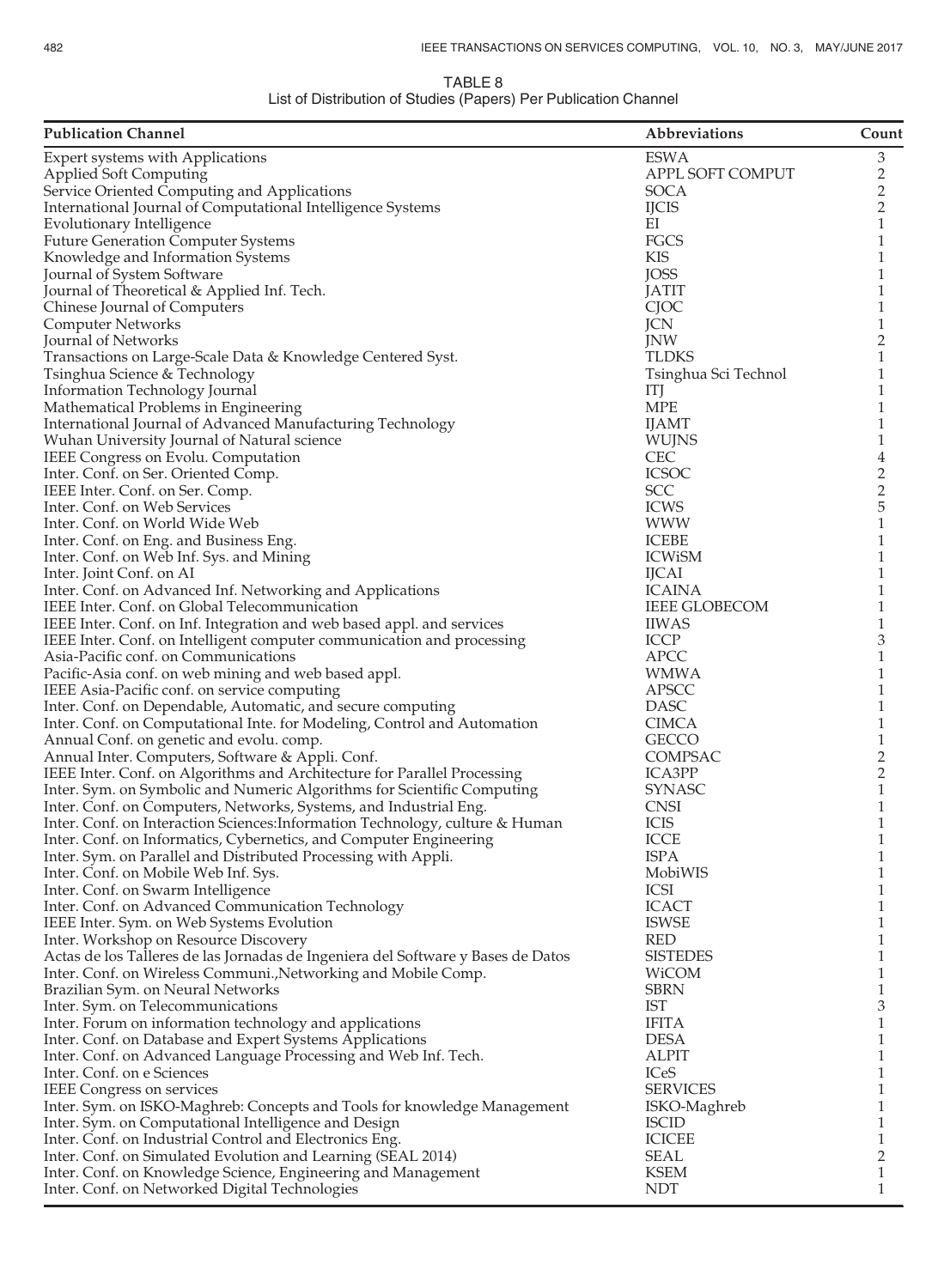TABLE 9 Active Communities and Their Research Focus

|                                                                                         | <b>Studies</b>                   | <b>Research Focus</b>                                                                              |
|-----------------------------------------------------------------------------------------|----------------------------------|----------------------------------------------------------------------------------------------------|
| Queensland University of Technology                                                     | [62] [106] [117]                 | Web service composition, Genetic algorithm                                                         |
| Wuhan University                                                                        | [118] [96] [78]                  | QoS-aware web service composition, Chao PSO, ACO                                                   |
| Vienna University of Technology                                                         | $[112]$ $[119]$                  | Web service composition                                                                            |
| Beijing University of Posts and Telecommunications [120] [121] [84] [87] [90] [70] [81] |                                  | QoS-aware web service composition, MOCACO, PSO                                                     |
| Victoria University of Wellington                                                       |                                  | [68] [122] [123] [103] [124] [125] [126] QoS-aware web service composition, Genetic algorithm, PSO |
| University of Seville                                                                   | [73] [104]                       | QoS-aware web service composition, Genetic algorithm, GRASP                                        |
| University of Sannio                                                                    | $[9]$ $[105]$ $[3]$              | QoS-aware web service composition, Genetic algorithm                                               |
| Technical University of Cluj-Napoca                                                     | [94] [127] [91] [98] [128] [111] | Web service composition, Immune inspired, PSO,                                                     |
|                                                                                         |                                  | Cuckoo search algorithms                                                                           |
| Zhejiang Normal University                                                              | [69] [93] [129]                  | Web service composition, genetic algorithm, PSO                                                    |
| University of Isfahan                                                                   | [74] [76] [72] [116] [130]       | QoS-aware web service composition, Harmony search, GA                                              |

the active research communities and their research focus are shown in Table 9. A significant number of research papers on QoS-aware web service composition were published by researchers from Wuhan University, Vienna University of Technology, Beijing University of Post and Telecommunications, University of Seville, Victoria University of Wellington, University of Sannio, Queensland University of Technology, Technical University of Cluj-Napoca, University of Isfahan, and Zhejiang Normal University.

#### 4.2 Research Objectives, Approaches, and QoS **Parameters**

Based on our literature survey, we identified three major approaches in QoS-aware web service composition (see Fig. 4). It can be observed that 20 percent of studies focus on exact, 30 percent of studies focus on heuristic, and 50 percent of studies focus on meta-heuristic approaches. Exact algorithm approach has the following limitations: low user satisfaction, assessment of QoS parameters, and high time complexity. Most of the researchers used heuristic methods to solve QoS-aware web service composition problems with global constraints. However, these algorithms support limited workflow and do not give optimal solution. Metaheuristic methods support large workflow sizes with global constraints and have less computation time. Thus, metaheuristics methods appear as a premier solution for QoSaware web service composition.

Considering RQ3, the proposed approaches are classified into three categories as mentioned in Section 3. These categories and their statistics are shown in Figs. 5 and 6. From



Fig. 5, it is clear that the highest percentage of research is done in genetic algorithms.

Considering RQ2, most researchers focus on the following QoS parameters: Availability (A), Reliability (Re), Response time (Rt), Cost (C), Reputation (R), Throughput (Th), Security (S). Table 10 lists QoS Parameters commonly used in the algorithms of various computational intelligence based web service composition. Based on the said parameters, we calculate the importance percentage of each parameter as the ration of the number of occurrence of each parameter to the sum of the number of occurrences of all parameters [17]. The list of occurrence of QoS parameters and their percentage are shown in Fig. 7 and 8. Tables 11, 12, and 13 illustrate the selected studies and their QoS parameters for exact, heuristics, and Meta-heuristics respectively.



Fig. 5. Importance of each approach and their percentage.



Fig. 4. Importance of approaches.

Fig. 6. No of papers in each approach categories.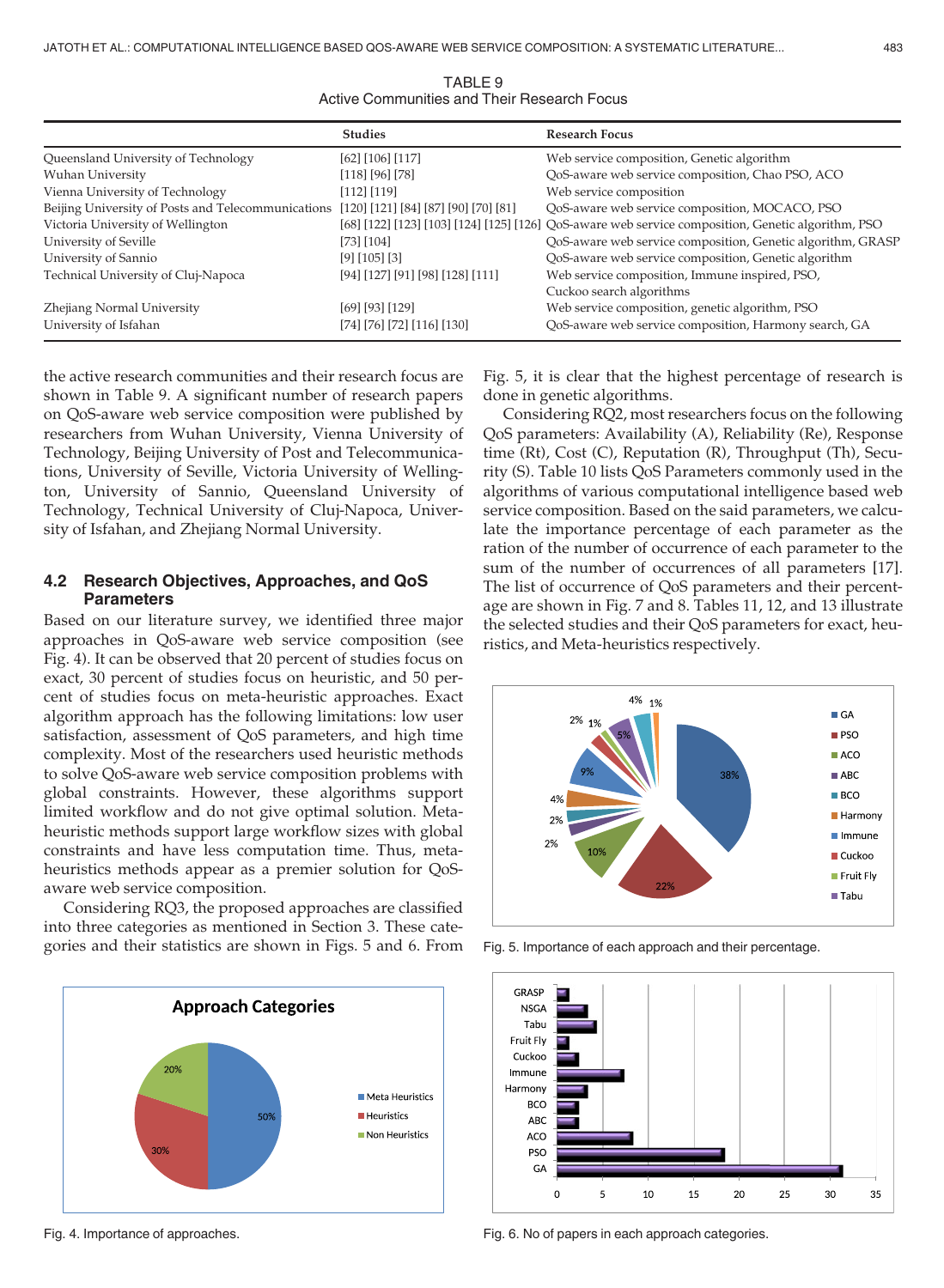TABLE 10

List of QoS Parameters and Their Description [131] Commonly Used in the Algorithms of Various Computational Intelligence Based Web Service Composition

| <b>Parameter Name</b> | Description                                                                                                                                          |
|-----------------------|------------------------------------------------------------------------------------------------------------------------------------------------------|
| Availability (A)      | The probability that a service is available during the request.                                                                                      |
| Reliability (Re)      | The probability that a request is correctly responded within the maximum expected time.                                                              |
| Response time (Rt)    | The time interval between the moments when a user requests the service and when the user<br>receives the response.                                   |
| Cost (C) / Price (P)  | The price that a service requester has to pay for invoking the service.                                                                              |
| Reputation (R)        | The average ranking given to the service by end users according to their own experiences.                                                            |
| Throughput (Th)       | The number of web service requests served at a given time period.                                                                                    |
| Security (S)          | The quality aspect of a web service providing confidentiality and non-repudiation<br>by authenticating the parties involved and encrypting messages. |

# 5 RESEARCH IMPLICATIONS AND FUTURE **DIRECTIONS**

In this section, we address the research question RQ4 and discuss the benefits and drawbacks of this SLR.

## 5.1 Research Challenges and Future Directions

After analyzing the data collected through this SLR for CI based QoS-aware web service composition, we observe that the following research challenges are not addressed by the research communities.

#### 5.1.1 Meta-Heuristics

In existing literature, researchers did comparisons among exacts, heuristics, and meta-heuristics algorithms [9], [11], [85]. From these comparisons, we observe that metaheuristic algorithms obtain near-optimal execution plan in a reasonable amount of time. Section 3.3 presents a list of related research using meta-heuristics. However, appropriate web service composition methods using Artificial Bee Colony (based on intelligent behavior of honey bee swarm [132], [133]), Grey Wolf Optimizer (inspired by grey wolves [134]), Firefly Algorithm (based on flashing characteristics of fireflies [135]), Bat Algorithm (based on echo location capabilities of bats [136]), Bacterial colony optimization (inspired by behaviors of E. coli bacteria [137]), Gravitational search algorithm (based on law of gravity and notion of mass interaction [138]), Glowworm swarm optimization (inspired by behaviors of glowworms [139]), and Ant lion optimizer (inspired by imitating the hunting mechanism of ant-lions [140]) are still



missing. These meta-heuristic algorithms could find nearoptimal solutions for QoS-aware web service composition in a more effective and efficient way.

## 5.1.2 Inter Service Dependencies and Conflicts

Inter service dependencies and conflicts are one of the most promising challenges in QoS-aware web service composition. In the literature survey, we observe that exact algorithm methods do not incorporate inter service dependencies and conflicts between web service compositions. In few web service composition scenarios, service implementations for each task could be selected independently from the other tasks. However, there are several business, technological or partnership related constraints in web service composition scenarios. During modeling of a service composition, the selection of a service is highly dependent on constraints like time and place. This problem was first identified by Ai and Tang in 2008 [117] and solved by [106] using genetic algorithm. Unfortunately, inter service dependencies and conflicts still remain unexplored by other meta-heuristic algorithms.

## 5.1.3 QoS-Aware Cloud Service Composition

QoS-aware approaches are emerging as a challenging research topic in cloud service composition [17], [141], [142], [143]. In SaaS model, the challenges include monitoring and managing QoS requirements and resource allocation optimization [144], [145], [146], [147]. Further, there are no tools and metrics to develop and deploy SaaS applications based on QoS requirements [148], [149].



Fig. 7. Repetition of QoS parameters in literature. Fig. 8. Percentage of QoS parameters in literature.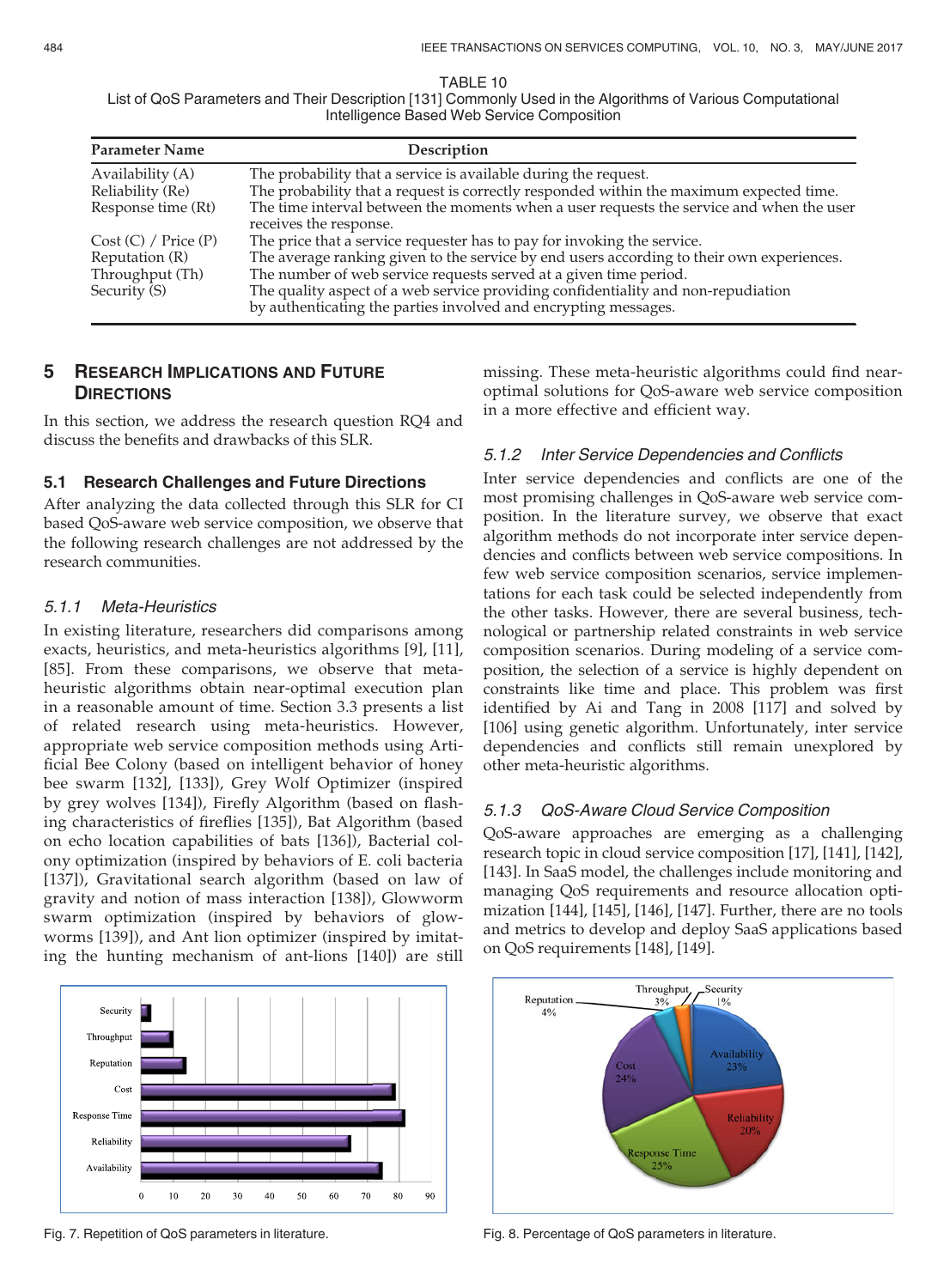| <b>Authors Name</b>    | Algorithm used                              | <b>QoS Parameters Considered</b>                                                 |
|------------------------|---------------------------------------------|----------------------------------------------------------------------------------|
| Zeng et al. [19]       | Linear integer programming                  | Cost $(C)$ , Response time $(Rt)$ , Reputation $(R)$ , Availability $(A)$        |
| Yu et al. [20]         | <b>MMMKP</b>                                | Response time (Rt), Cost (C), Availability (A), Reliability (Re)                 |
| Tao et al. [21]        | MMKP & MCOP                                 | Response time (Rt), Cost (C), Reliability (Re), Availability (A)                 |
| Zeng et al. [22]       | Linear integer programming                  | $Cost(C)$ , Response time (Rt), Reputation (R),                                  |
|                        |                                             | Reliability (Re), Availability (A)                                               |
| Huang et al. [23]      | Mod.Dynamic Programming                     | Response time (Rt), Throughput (Th)                                              |
| Gao et al. [24]        | Dynamic Programming                         | Response time (Rt), Throughput (Th)                                              |
| Changlin et al. [25]   | Divide-and-Conquer                          | Cost (C), Response time (Rt), Reliability (Re), Availability (A)                 |
| Alrifai et al. [26]    | Linear integer programming                  | Availability (A), Response time $(Rt)$ , Reputation $(R)$ , Cost $(C)$           |
| Yuan-sheng et al. [45] | Heuristic-enhanced cross entropy            | Cost (C), Response time (Rt), Reputation (R), Availability (A),                  |
|                        |                                             | Security (S), Throughput (Th)                                                    |
| Ardagna et al. [12]    | Mixed integer programming                   | Response time (Rt), Throughput (Th), Availability (A), Price (P)                 |
| Marco et al. [31]      | Backward breadth first                      | Response time (Rt), Availability (A), Reputation (R), Price (P)                  |
| Tai et al. [32]        | MCOP Algorithm                              | Response time (Rt), Cost (C), Availability                                       |
| Cardellini et al[33]   | Linear programming                          | Response time (Rt), Cost (C), Availability (A)                                   |
| Mohabey et al. [34]    | <b>Integer Programming</b>                  | Response time (Rt), Reputation (R),                                              |
|                        |                                             | Availability (A), Response time (Rt)                                             |
| Gabrel et al. [29]     | Dependency Graph and 0-1 Linear Programming | Availability (A), Cost (C), Response time (Rt)                                   |
| Jaeger et al. [27]     | Knapsack problem & Constraint               | Response time (Rt), Cost (C), Reputation (R), Availability (A)                   |
|                        | project scheduling problem (RCPSP)          |                                                                                  |
| Jaeger et al. [28]     | Knapsack problem & Multi-Mode RCPSP         | Response time (Rt), Cost (C), Reputation (R), Availability (A)                   |
| Min et al. [37]        | <b>BB4EPS</b>                               | Reputation (R), Availability (A), Response time (Rt), Reliability (Re)           |
| Yang et al. [38]       | Greedy Quick-hull                           | Cost (C), Availability (A), Reliability (Re), Reputation (R), Response time (Rt) |
| Yang et al. [35]       | MCOP Algorithm                              | $Cost (C)$ , Reputation $(R)$                                                    |
|                        |                                             |                                                                                  |

TABLE 11 List of Studies and Their QoS Parameters (Exact Algorithms)

In IaaS model, the challenges include resource management and scalability [150] and performance monitoring [151]. Though several approaches have been proposed for IaaS resource management, determining the minimum cost for cloud service composition remains a challenge [152]. Managing service level agreements (SLA) and mapping of SLAs with QoS requirements remains a challenges in IaaS [150], [153].

Meta-heuristic methods for cloud service composition are addressed in [141], [154], [155]. However, cloud service composition using several other Meta-heuristic approaches are still missing.

#### 5.2 Benefits for Researchers and Practitioners

This SLR provides classification, approaches, and comparisons of QoS aware web service composition. The classification and comparisons of this SLR study contains the 85 most relevant papers and provides a reasonable amount of information. By using this SLR, researchers and practitioners get relevant studies and related information that support CI based QoS web service composition quickly. For example, if the researchers use the following query:

Title: (QoS-aware web service composition) OR Abstract: (web service composition) AND Title: (meta-heuristics),

TABLE 12 List of Studies and Their QoS Parameters (Heuristic)

| <b>Authors Name</b>                                                                         | Algorithm used                         | <b>OoS Parameters Considered</b>                                              |
|---------------------------------------------------------------------------------------------|----------------------------------------|-------------------------------------------------------------------------------|
| Liu et al. [30]                                                                             | Heuristic algorithm                    | Cost (C), Response time (Rt), Reputation (R), Availability (A)                |
| Klein et al. [41]                                                                           | Hill climbing                          | Response time (Rt), Cost (C), Availability (A), Reliability (Re)              |
| Qi et al. [42]                                                                              | Local optimization and                 |                                                                               |
|                                                                                             | enumeration method                     | Response time (Rt), Reputation (R), Availability (A), Cost (C)                |
| Yuan-Sheng et al.[50]                                                                       | Heuristic algorithm                    | Reputation (R), Availability (A), Cost (C), Security (S)                      |
| $\left[\frac{\text{ling}}{\text{diag}}\right]$ et al. $\left[\frac{51}{\text{diag}}\right]$ | Distributed Heuristic algorithm        | Cost (C), Availability (A), Reliability (Re)                                  |
| Ying et al. [52]                                                                            | Win-Win strategy algorithm             | Response time (Rt), Reliability (Re), Availability (A)                        |
| Simone et al. [53]                                                                          | Memetic Algorithm                      | Response time (Rt), Reliability (Re), Availability (A), Cost (C)              |
| Berbner et al. [57]                                                                         | MIP heuristic                          | Cost (C), Response time (Rt), Reliability (Re), Availability (A)              |
| Jun et al. [44]                                                                             | Global heuristic algorithm             | Cost (C), Reliability (Re), Availability (A), Response time (Rt)              |
| Diana et al. [43]                                                                           | Heuristic search                       | Availability (A), Cost (C), Response time (Rt), Reliability (Re)              |
| Pedro et al. [46]                                                                           | Heuristic algorithm                    | Availability (A), Cost (C), Response time (Rt), Reputation (R)                |
| Moustafa et al. [47]                                                                        | Reinforcement Learning                 | Availability (A), Cost (C), Response time (Rt)                                |
| Liang et al. [48]                                                                           | <b>Improved Reinforcement Learning</b> | Availability (A), Cost (C), Response time (Rt)                                |
| Lin et al. [49]                                                                             | Relaxable service selection algorithm  | Availability (A), Cost (C), Response time (Rt), Reliability (Re)              |
| Chan et al. [55]                                                                            | BF* algorithm                          | Availability (A), Cost (C), Response time (Rt)                                |
| Rodriguez et al. [56]                                                                       | $A^*$ algorithm                        | Availability (A), Cost (C), Response time (Rt), Reliability (Re)              |
| Luo et al. $[45]$                                                                           | Heuristic algorithm                    | Availability (A), Cost (C), Response time (Rt), Throughput (Th), Security (S) |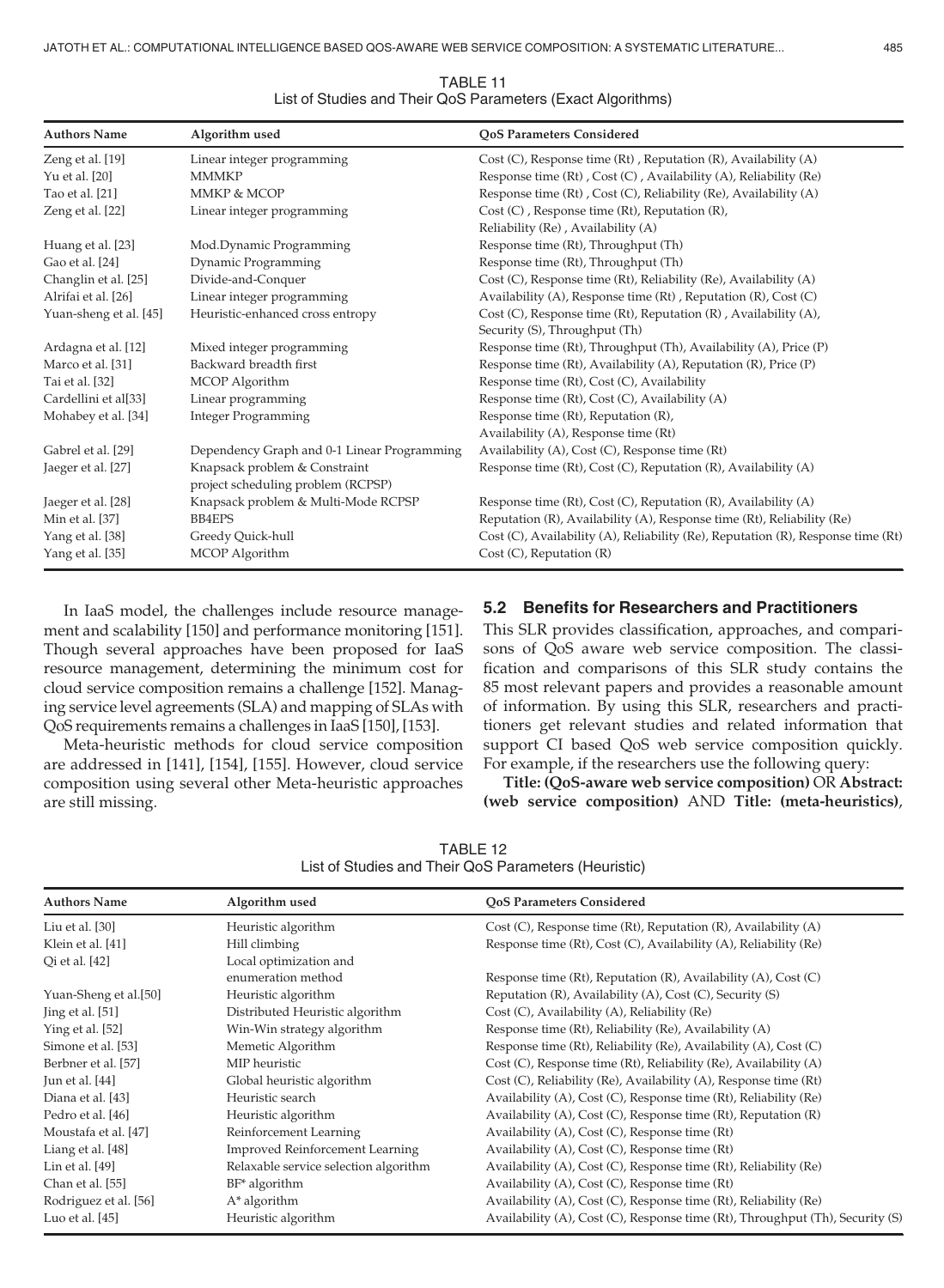| TABLE 13                                                           |  |
|--------------------------------------------------------------------|--|
| List of Selected Studies and Their QoS Parameters (Meta-Heuristic) |  |

| S.No       | <b>Authors Name</b>                        | Algorithm used                                    | QoS Parameters Considered                                                                                                            |
|------------|--------------------------------------------|---------------------------------------------------|--------------------------------------------------------------------------------------------------------------------------------------|
| 1.         | Parejo et al. [104]                        | GRASP and Path Relinking                          | Cost (C), Response time (Rt), Reliability (Re), Availability (A), Security<br>(S)                                                    |
| 2.<br>3.   | Yu et al.[68]<br>Amiri et al. [156]        | Adaptive genetic algorithm<br>Genetic algorithm   | Response time (Rt), Cost (C), Reliability (Re), Availability (A)<br>Cost (C), Response time (Rt), Availability (A), Reputation (R)   |
| 4.         | Tang et al. [62]                           | Hybrid Genetic algorithm                          | Response time (Rt), Cost (C), Reputation (R), Reliability (Re), Availabil-<br>ity $(A)$                                              |
| 5.         | Zhao et al. [87]                           | Discrete immune optimization, PSO                 | Cost (C), Response time (Rt), Availability (A), Reliability (Re)                                                                     |
| 6.         | Liu et al. $[69]$                          | Improved GA                                       | Response time (Rt), Cost (C), Reliability (Re), Availability (A)                                                                     |
| 7.         | Amiri et al.[82]                           | <b>PSO</b>                                        | Cost (C), Response time (Rt), Availability (A), Reputation (R)                                                                       |
| 8.         | Canfora et al.[9]                          | Genetic algorithm                                 | Cost (C), Response time (Rt), Availability (A), Reliability (Re)                                                                     |
| 9.         | Chen et al. [157]                          | MMGA                                              | Cost (C), Response time (Rt), Availability (A)                                                                                       |
| 10.        | Chengying et al.[97]                       | GA, PSO                                           | Response time (Rt), Cost (C), Reliability (Re), Availability (A)                                                                     |
| 11.        | Xiangbing et al. [71]                      | Genetic algorithm                                 | Price (P), Response time (Rt), Availability (A), Reliability (Re)                                                                    |
| 12.        | Yunwu et al. [93]                          | Chaos ACO                                         | Cost (C), Response time (Rt)                                                                                                         |
| 13.        | Ludwig et al.[80]                          | PSO                                               | Reliability (Re), Availability (A), Reputation (R), Response time (Rt),<br>Price (P)                                                 |
| 14.        | Anqui et al. [103]                         | GA, Greedy Approach                               | Response time (Rt)                                                                                                                   |
| 15.        | Rodriguez-mier et al. [158]                | Genetic algorithm                                 | Response time (Rt)                                                                                                                   |
| 16.        | Roseberg et al. [112]                      | GA, SA, TA                                        | Cost (C), Availability (A), Throughput (Th), Response time (Rt)                                                                      |
| 17.        | de Campos et al. [101]                     | <b>MESOA</b>                                      | Cost (C), Reliability (Re), Availability (A), Reputation (R)                                                                         |
| 18.        | Chifu et al. [98]                          | Bee colony optimization algorithm                 | Availability (A), Reliability (Re), Response time (Rt), Cost (C)                                                                     |
| 19.        | Chifu et al. [128]                         | PSO, Graph                                        | Response time (Rt), Availability (A), Reliability (Re), Throughput (Th),<br>Cost (C).                                                |
| 20.        | Xiangwei et al. [86]                       | Discrete PSO                                      | Not mentioned                                                                                                                        |
| 21.        | Xia et al. [159]                           | <b>PSO</b>                                        | Availability (A), Reliability (Re), Response time (Rt), Cost (C)                                                                     |
| 22.        | Berbner et al. [40]                        | GA                                                | Cost (C), Reliability (Re), Availability (A), Response time (Rt)                                                                     |
| 23.        | Quanwang et al. [160]                      | Ant colony optimization                           | Cost (C), Response time (Rt), Reliability (Re), Availability (A)                                                                     |
| 24.        | Jian et al. [79]                           | GA, PSO                                           | Cost (C), Reliability (Re), Availability (A), Response time (Rt)                                                                     |
| 25.        | Jianxin et al. [120]                       | Multi-objective PSO                               | Cost (C), Reliability (Re), Availability (A), Response time (Rt)                                                                     |
| 26.        | Tian et al. [161]                          | Genetic algorithm                                 | Throughput (Th), Availability (A), Response time (Rt)                                                                                |
| 27.        | Xinfeng et al. [162]                       | Hybrid GA                                         | Response time (Rt), Availability (A), Cost (C)                                                                                       |
| 28.        | Lifeng et al. [106]                        | Penalty GA                                        | Response time (Rt), Cost (C), Reputation (R), Reliability (Re),<br>Availability (A)                                                  |
| 29.        | Lifeng et al. [117]                        | GA and Hill climbing                              | Response time (Rt), Cost (C), Reputation (R), Reliability (Re), Availabil-<br>ity $(A)$                                              |
| 30.        | Chunming et al. [64]                       | <b>TGA</b>                                        | Cost (C), Response time (Rt), Reliability (Re), Availability (A)                                                                     |
| 31.        | Yujie et al. [163]                         | NSGA-II                                           | Cost (C), Response time (Rt), Availability (A), Reputation (R), Through-<br>put (Th)                                                 |
| 32.        | Yang et al. [85]                           | <b>HQPSO</b>                                      | Cost (C), Response time (Rt), Availability (A)                                                                                       |
| 33.        | Wang et al. [78]                           | Choa PSO                                          | Cost (C), Response time (Rt), Availability (A), Reliability (Re)                                                                     |
| 34.        | Wang et al. [96]                           | MOCACO                                            | Cost (C), Response Time, Reliability (Re)                                                                                            |
| 35.        | Jianxin et al. [121]                       | <b>ASPSO</b>                                      | Cost (C), Response time (Rt), Availability (A), Reliability (Re)                                                                     |
| 36.        | Jafarpour et al. [74]                      | Harmony search                                    | Cost (C), Response time (Rt), Availability (A), Reliability (Re)                                                                     |
| 37.        | Pop et al. [94]                            | Ant-Inspired                                      | Availability (A), Reliability (Re), Response time (Rt), Cost (C)                                                                     |
| 38.        | Wang et al. [118]                          | MOCACO                                            | Response time (Rt), Availability (A), Reputation (R), Price (P)                                                                      |
| 39.        | Kousalya et al. [100]                      | Multi-objective Bees Algo                         | Availability (A), Reliability (Re), Response time (Rt), Cost (C)                                                                     |
| 40.        | Junli et al. [65]                          | Multi-Objective Genetic Algo                      | Cost (C), Response time (Rt), Reliability (Re)                                                                                       |
| 41.        | Pop et al. [91]                            | Immune-inspired algorithm                         | Not mentioned                                                                                                                        |
| 42.        | Sondos et al. [72]                         | Hybrid GA, Tabu search                            | Availability (A), Reliability (Re), Response time (Rt), Cost (C)                                                                     |
| 43.        | Parejo et al. [73]                         | Hybrid GA, Tabu search                            | Availability (A), Reliability (Re), Response time (Rt), Cost (C)                                                                     |
| 44.        | Jafarpour et al. [76]                      | Harmony search                                    | Availability (A), Reliability (Re), Response time (Rt), Cost (C)                                                                     |
| 45.        | Jiuyun et al. [164]<br>Xinchao et al. [90] | Immune Algo, GA<br>Negative selection immune algo | Availability (A), Reliability (Re), Response time (Rt), Cost (C)<br>Cost (C), Availability (A), Response time (Rt), Reliability (Re) |
| 46.<br>47. | Shanshan et al. [113]                      | Improved ACO                                      | Availability (A), Reliability (Re), Response time (Rt), Cost (C),                                                                    |
|            |                                            |                                                   | Throughput (Th)                                                                                                                      |
| 48.        | Zhang et al. [165]                         | ACO                                               | Availability (A), Reliability (Re), Response time (Rt), Cost (C)                                                                     |
| 49.        | Jiuxin et al. [114]                        | PSO                                               | Response time (Rt), Reliability (Re), Availability (A), Cost (C)                                                                     |
| 50.        | Wada et al. [107]                          | MOGA                                              | Response time (Rt), Cost (C), Availability (A), Reliability (Re)                                                                     |
| 51.        | Su et al. [63]                             | GА                                                | Availability (A), Reliability (Re), Response time (Rt)                                                                               |
| 52.        | Yue et al. [70]                            | Convergence GA                                    | Availability (A), Reliability (Re), Response time (Rt), Cost (C)                                                                     |
| 53.        | Xia et al. [99]                            | Chaotic ABC                                       | Availability (A), Reliability (Re), Response time (Rt), Cost (C)                                                                     |
| 54.        | Zhang et al. [166]                         | <b>PSO</b>                                        | Cost (C), Availability (A), Reliability (Re), Response time (Rt)                                                                     |
| 55.        | Jun at el. [167]                           | Improved ABC                                      | Response time (Rt), Cost (C), Availability (A), Reliability (Re)                                                                     |
| 56.        | Pop et al. [127]                           | Cuckoo-inspired search                            | Availability (A), Reliability (Re), Response time (Rt), Cost (C)                                                                     |
| 57.        | Yang et al. [124]                          | Genetic algorithm                                 | Availability (A), Reliability (Re), Response time (Rt), Cost (C)                                                                     |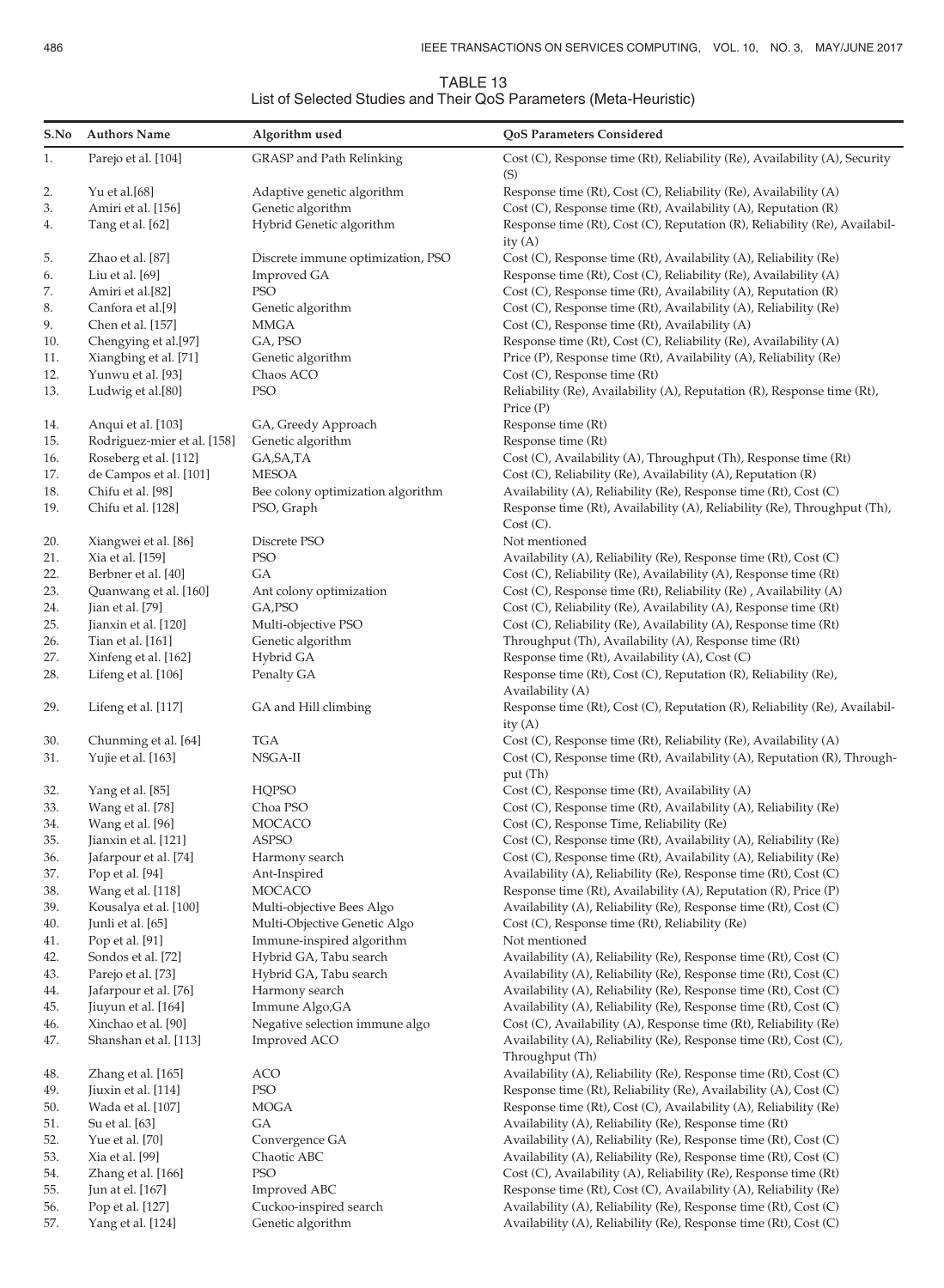| S.No | <b>Authors Name</b>         | Algorithm used                                                           | <b>OoS Parameters Considered</b>                                                                         |  |  |
|------|-----------------------------|--------------------------------------------------------------------------|----------------------------------------------------------------------------------------------------------|--|--|
| 58.  | Silva et al. [123]          | Graph based PSO                                                          | Availability (A), Reliability (Re), Response time (Rt), Cost (C)                                         |  |  |
| 59.  | Serial et al. [168]         | Quantum Inspired Cuckoo Search                                           | Availability (A), Reliability (Re), Response time (Rt), Cost (C)                                         |  |  |
| 60.  | Jian et al. [169]           | culture minimax ant system (C-MMAS)                                      | Availability (A), Reliability (Re), Response time (Rt), Cost (C)                                         |  |  |
| 61.  | Silva et al. [126]          | Genetic algorithm                                                        | Availability (A), Reliability (Re), Response time (Rt), Cost (C)                                         |  |  |
| 62.  | Yang et al. [125]           | Hybrid GP and Tabu search                                                | Availability (A), Reliability (Re), Response time (Rt), Cost (C)                                         |  |  |
| 63.  | Hao et al. [170]            | Hybrid Multi-objective Discrete Particle<br>Swarm Optimization Algorithm | Throughput (Th), Latency (L), Cost (C)                                                                   |  |  |
| 64.  | Jiang et al. [129]          | Variable length chromosome genetic                                       | Throughput (Th), Availability (A), Reliability (Re), Response                                            |  |  |
|      |                             | algorithm                                                                | time $(Rt)$ , Cost $(C)$                                                                                 |  |  |
| 65.  | Ying et al. [171]           | Distributed Partial Selection Algorithm<br>(DPSA)                        | Throughput (Th), Response time (Rt)                                                                      |  |  |
| 66.  | Sharifara et al. [172]      | NSGA-II                                                                  | Availability (A), Reliability (Re), Response time (Rt), Cost (C)                                         |  |  |
| 67.  | Yiwen et al. [173]          |                                                                          | Improved Fruit Fly Optimization Algorithm Availability (A), Response time (Rt), Cost (C), Reputation (R) |  |  |
| 68.  | Qian et al. [174]           |                                                                          | Multi-population Genetic Algorithm (MGA) Availability (A), Response time (Rt), Cost (C)                  |  |  |
| 69.  | Mu et al. [54]              | GOS: a global optimal selection algorithm                                | Availability (A), Response time (Rt), Cost (C), Reputation (R)                                           |  |  |
| 70.  | Surianarayanan et al. [175] | Global optimization selection algorithm                                  | Availability (A), Response time (Rt), Cost (C), Reliability (Re)                                         |  |  |
| 71.  | Denghui et al. [176]        | Adaptive ACO                                                             | Cost (C), Response time (Rt), Reliability (Re), Availability (A),<br>Reputation (R)                      |  |  |
| 72.  | Jiuyun et al. [88]          | Immune Algorithm                                                         | Response time (Rt), Cost (C), Availability (A), Reliability (Re)                                         |  |  |
| 73.  | Gao et al. [89]             | Immune Algorithm                                                         | Cost (C), Response time (Rt), Reliability (Re), Availability (A)                                         |  |  |
| 74.  | Jianxin et al. [84]         | Niching particle swarm optimization                                      | Availability (A), Reliability (Re), Response time (Rt), Cost (C)                                         |  |  |
| 75.  | Pop et al. [111]            | Immune Algorithm                                                         | Availability (A), Reliability (Re), Response time (Rt), Cost (C)                                         |  |  |
| 76.  | Li et al. [67]              | Genetic algorithm                                                        | Availability (A), Reliability (Re), Response time (Rt), Cost (C)                                         |  |  |
| 77.  | Canfora et al. [3]          | Genetic algorithm                                                        | Availability (A), Reliability (Re), Response time (Rt), Cost (C)                                         |  |  |
| 78.  | Fan et al. [115]            | PSO, SA Algorithm                                                        | Availability (A), Reliability (Re), Response time (Rt), Cost (C)                                         |  |  |
| 79.  | Liang et al. [110]          | Genetic algorithm                                                        | Availability (A), Reliability (Re), Response time (Rt), Cost (C)                                         |  |  |
| 80.  | Rezaie et al. [116]         | Multi-objective PSO                                                      | Availability (A), Reliability (Re), Response time (Rt), Cost (C)                                         |  |  |
| 81.  | Hongbing et al. [109]       | Genetic algorithm                                                        | Availability (A), Reliability (Re), Response time (Rt), Cost (C)                                         |  |  |
| 82.  | Wenbin et al. [81]          | <b>Improved PSO</b>                                                      | Availability (A), Reliability (Re), Response time (Rt), Cost (C)                                         |  |  |
| 83.  | Mardukhi et al. [130]       | Genetic algorithm                                                        | Availability (A), Reliability (Re), Response time (Rt), Cost (C)                                         |  |  |
| 84.  | Mohammed et al. [75]        | Harmony search                                                           | Availability (A), Reliability (Re), Response time (Rt), Cost (C)                                         |  |  |
| 85.  | Yang et al. [122]           | Genetic algorithm                                                        | Availability (A), Reliability (Re), Response time (Rt), Cost (C)                                         |  |  |

TABLE 13 (Continued )

then they will get a variety of relevant studies based on QoSaware web service composition using meta-heuristics. By using this SLR, we can reduce time and complexity for searching studies and solutions.

#### 5.3 Threats to Validity

The main threats to the validity of this SLR are as follows.

Threats to completeness. The most important factor in design phase of SLR is the construction and evaluation of the search string. The search string enables researchers to focus on examining a small cluster of related findings instead of spending a lot of time to refine unrelated studies [14]. The search was enhanced by using a combination of a general search string and a final selection (secondary) string. In our search strategy, we used five search databases from which we have extracted relevant studies using the constructed search string. The obtained studies were filtered using the inclusion and exclusion criteria defined earlier in Section 2.2.1. The search string was constructed to include maximum number of relevant articles, but some article might have been missed due to linguistic barriers and limitation of defined inclusion and exclusion criteria.

Threats to method of identifying primary studies. In our search strategy, the key idea is to retrieve the most relevant and available literature without any bias. Our scope of the study is to determine CI based QoS-aware web service

composition that may relate to different heuristic, meta-heuristic and exact algorithms. To avoid bias, we searched common terms and combined them in our search string for identifying the most relevant studies. Due to different perspectives and understanding of inclusion and exclusion criteria by each researcher, we obtained different findings from each researcher. To minimize the bias and increase the reliability, in this work, two researchers worked together. In case of disagreement among the researchers, other researchers were called for help to achieve consensus of the selection of studies.

Threats to data extraction. In this SLR, we extracted the data relevant for computational intelligence based QoSaware web service composition. By using general query, we got 438 relevant studies. By secondary search, we found 85 most relevant studies to answer our research questions.

## 6 CONCLUDING REMARKS

The objective of this study is to systematically review the literature and develop a classification on CI based QoS-aware web service composition. During this study, we got a complete insight into QoS-aware web service composition and reflections on future research challenges on QoS-aware web service composition by synthesizing the collected data. In this paper, we applied the search query on five databases and extracted 438 studies that were published between 2005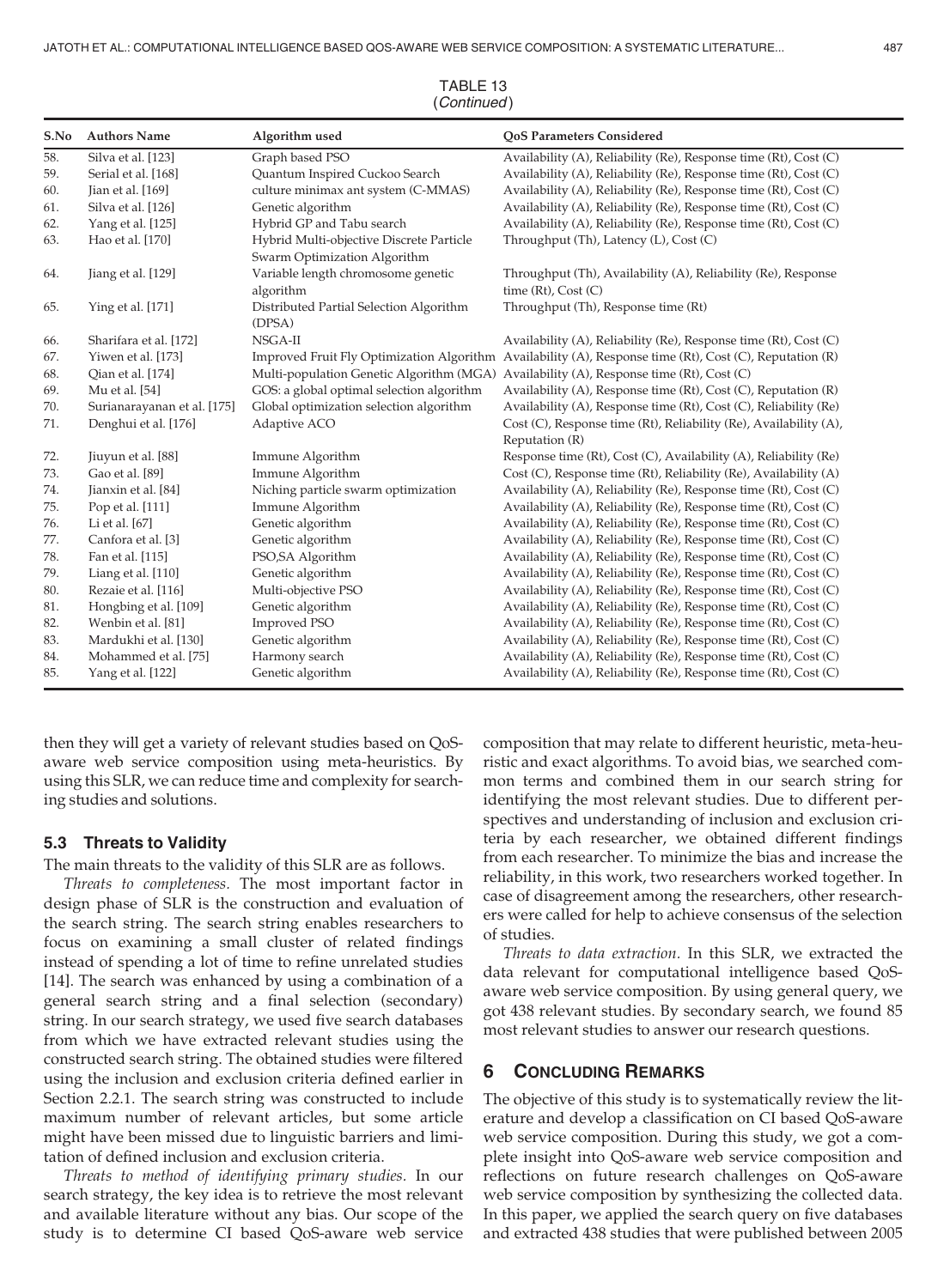and 2015. From these studies, we analyzed 85 papers that focused on meta-heuristic algorithms for QoS-aware web service composition. This SLR has provided a complete description of computational intelligence based QoS-aware web service composition with the analysis of different algorithms, mechanisms, and techniques. During the SLR we observed that the most commonly used approach for solving QoS-aware web service composition was meta-heuristic (50 percent). 30 percent of studies focussed on heuristic approaches and 20 percent of studies focussed on nonheuristic (exact) approaches. This is justified by the fact that QoS-aware web service composition is NP-hard and it needs to be solved in an acceptable amount of time. With respect to RQ2, we observed that the most widely considered QoS attributes were response time (25 percent), cost (24 percent), availability (23 percent), and reliability (20 percent). With respect to RQ3, we find that the most widely used meta-heuristic techniques were genetic algorithm (38 percent), PSO (22 percent) and ACO (10 percent). The increased power of meta-analysis can be a disadvantage of this SLR since it is possible to detect small biases and true effects. Since it takes a lot of effort and time to conduct a SLR, this SLR aims to save time and effort of other researchers by giving a thorough review of state-of-the-art techniques for CI based QoS-aware web service composition. We observed that new meta-heuristic algorithms have not yet been used for solving QoS-aware web service composition. We also observed that there is a lack of tools supporting for CI based QoS-aware web service composition. We believe that researchers of data mining and service oriented computing need to collaborate together for exploring and progressing this field further, developing a joint research agenda.

#### **REFERENCES**

- [1] J. El Hadad, M. Manouvrier, and M. Rukoz, "TQoS: Transactional and QoS-aware selection algorithm for automatic web service composition," IEEE Trans. Serv. Comput., vol. 3, no. 1, pp. 73–85, Jan. 2010.
- [2] R. Anane, K.-M. Chao, and Y. Li, "Hybrid composition of web services and grid services," in Proc. IEEE Int. Conf. e-Technol., e-Commerce e-Serv., Mar. 2005, pp. 426–431.
- [3] G. Canfora, M. Di Penta, R. Esposito, and M. L. Villani, "A lightweight approach for QoS-aware service composition," in Proc. 2nd Int. Conf. Serv. Oriented Comput., 2004, pp. 36–47.
- [4] A. P. Engelbrecht, Computational Intelligence: An Introduction. Hoboken, NJ, USA: Wiley, 2007.
- [5] A. Konar, "An introduction to computational intelligence," in Computational Intelligence: Principles, Techniques and Applications. New York, NY, USA: Springer, 2005, pp. 1–35.
- [6] W. Duch, "What is computational intelligence and what could it become," in Computational Intelligence, Methods and Applications. Singapore: Nanyang Technol. Univ., 2003.
- [7] A. Konar, Computational Intelligence: Principles, Techniques and Applications. New York, NY, USA: Springer, 2006.
- [8] R. Kruse, C. Borgelt, F. Klawonn, C. Moewes, M. Steinbrecher, and P. Held, Computational Intelligence: A Methodological Introduction. New York, NY, USA: Springer Science & Business Media, 2013.
- [9] G. Canfora, M. Di Penta, R. Esposito, and M. L. Villani, "An approach for QoS-aware service composition based on genetic algorithms," in Proc. 7th Annu. Conf. Genetic Evol. Comput., 2005, pp. 1069–1075.
- [10] M. Alrifai and T. Risse, "Combining global optimization with local selection for efficient QoS-aware service composition," in Proc. 18th Int. Conf. World Wide Web, 2009, pp. 881–890.
- [11] A. Strunk, "QoS-aware service composition: A survey," in Proc. IEEE 8th Eur. Conf. Web Serv., Dec. 2010, pp. 67–74.
- [12] D. Ardagna and B. Pernici, "Adaptive service composition in flexible processes," IEEE Trans. Softw. Eng., vol. 33, no. 6, pp. 369–384, Jun. 2007.
- [13] P. Brereton, B. A. Kitchenham, D. Budgen, M. Turner, and M. Khalil, "Lessons from applying the systematic literature review process within the software engineering domain," J. Syst. Softw., vol. 80, no. 4, pp. 571–583, Apr. 2007.
- [14] B. Kitchenham and S. Charters, "Guidelines for performing systematic literature reviews in software engineering," EBSE Tech. Rep. EBSE-2007-01, 2007.
- [15] P. Jamshidi, A. Ahmad, and C. Pahl, "Cloud migration research: A systematic review," IEEE Trans. Cloud Comput., vol. 1, no. 2, pp. 142–157, Jul. 2013.
- [16] C. Calero, M. Bertoa, and M. Angeles Moraga, "A systematic literature review for software sustainability measures." in literature review for software sustainability measures," Proc. 2nd Int. Workshop Green Sustainable Softw., May 2013, pp. 46–53.
- [17] A. Jula, E. Sundararajan, and Z. Othman, "Cloud computing service composition: A systematic literature review," Expert Syst. Appl., vol. 41, no. 8, pp. 3809–3824, Jun. 2014.
- [18] G. Woeginger, "Exact algorithms for NP-hard problems: A survey," in Combinatorial Optimization Eureka, You Shrink, vol. 2570. New York, NY, USA: Springer, 2003, pp. 185–207.
- [19] L. Zeng, B. Benatallah, A. H. H. Ngu, M. Dumas, J. Kalagnanam, and H. Chang, "QoS-aware middleware for web services composition," IEEE Trans. Softw. Eng., vol. 30, no. 5, pp. 311–327, May 2004.
- [20] T. Yu and K. J. Lin, "Service selection algorithms for web services with end-to-end QoS constraints," in Proc. IEEE Int. Conf. E-Commerce Tech., Jul. 2004, pp. 129–136.
- [21] T. Yu and K. Lin, "Service selection algorithms for composing complex services with multiple QoS constraints," in Proc. Int. Conf. Serv. Oriented Comput., 2005, vol. 3826, pp. 130–143.
- [22] L. Zeng, B. Benatallah, M. Dumas, J. Kalagnanam, and Q. Z. Sheng, "Quality driven web services composition," in Proc. 12th Int. Conf. World Wide Web, 2003, pp. 411–421.
- [23] Z. Huang, W. Jiang, S. Hu, and Z. Liu, "Effective pruning algorithm for QoS-aware service composition," in Proc. IEEE Conf. Commerce Enterprise Comput., Jul. 2009, pp. 519–522.
- [24] Y. Gao, J. Na, B. Zhang, L. Yang, and Q. Gong, "Optimal web services selection using dynamic programming," in Proc. 11th IEEE Symp. Comput. Commun., Jun. 2006, pp. 365–370.
- [25] C. Wan, C. Ullrich, L. Chen, R. Huang, J. Luo, and Z. Shi, "On solving QoS-aware service selection problem with service composition," in Proc. 7th Int. Conf. Grid Cooperative Comput., Oct. 2008, pp. 467–474.
- [26] M. Alrifai, T. Risse, and W. Nejdl, "A hybrid approach for efficient web service composition with end-to-end QoS constraints," ACM Trans. Web, vol. 6, no. 2, pp. 1–31, May 2012.
- [27] M. C. Jaeger, G. Muhl, and S. Golze, "QoS-aware composition of web services: An evaluation of selection algorithms," in Proc. Int. Conf. CoopIS, DOA, and ODBASE on the Move to Meaningful Internet Syst., 2005, pp. 646–661.
- [28] M. Jaeger, G. Muhl, and S. Golze, "QoS-aware composition of web services: A look at selection algorithms," in Proc. IEEE Int. Conf. Web Serv., Jul. 2005, pp. 807–808.
- [29] V. Gabrel, M. Manouvrier, and C. Murat, "Optimal and automatic transactional web service composition with dependency graph and 0-1 linear programming," in Proc. 12th Int. Conf. Serv. Oriented Comput., 2014, pp. 108–122.
- [30] D. Liu, Z. Shao, C. Yu, and G. Fan, "A heuristic QoS-aware service selection approach to web service composition," in Proc. 8th IEEE/ACIS Int. Conf. Comput. Inf. Sci., Jun. 2009, pp. 1184–1189.
- [31] M. Aiello, E. El Khoury, A. Lazovik, and P. Ratelband, "Optimal QoS-aware web service composition," in Proc. 7th IEEE Int. Conf. E-Commerce Tech., Jul. 2009, pp. 491–494.
- [32] T. Yu, Y. Zhang, and K.-J. Lin, "Efficient algorithms for web services selection with end-to-end QoS constraints," ACM Trans. Web, vol. 1, no. 1, p. 6, May 2007.
- [33] V. Cardellini, E. Casalicchio, V. Grassi, and F. Lo Presti, "Flowbased service selection forweb service composition supporting multiple QoS classes," in Proc. IEEE Int. Conf. Web Serv., Jul. 2007, pp. 743–750.
- [34] M. Mohabey, Y. Narahari, S. Mallick, P. Suresh, and S. V. Subrahmanya, "A combinatorial procurement auction for QoS-aware web services composition," in Proc. IEEE Int. Conf. Autom. Sci. Eng., Sep. 2007, pp. 716–721.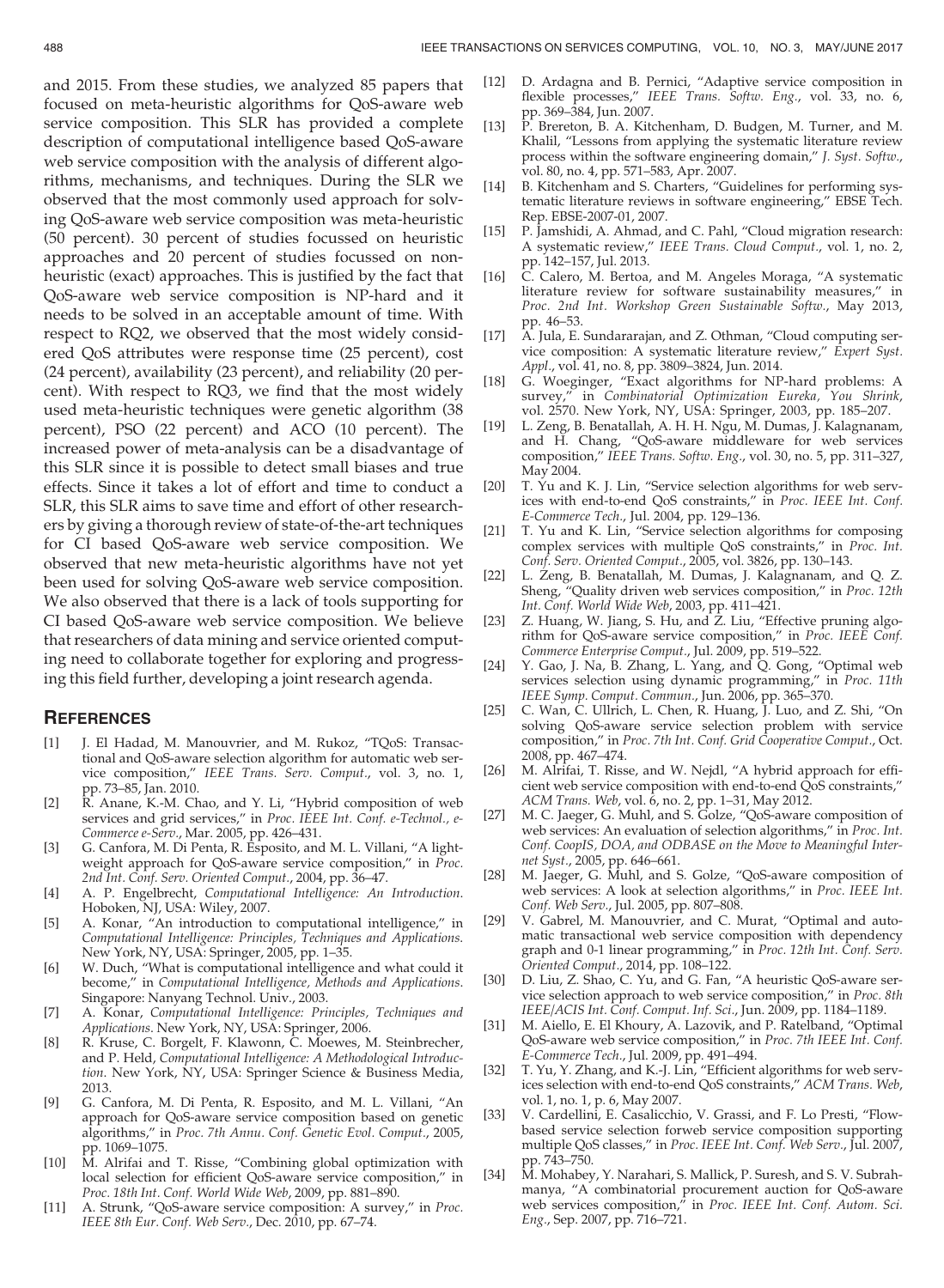- [35] Y. Li, J. Huai, T. Deng, H. Sun, H. Guo, and Z. Du, "QoS-aware service composition in service overlay networks," in Proc. IEEE Int. Conf. Web Serv., Jul. 2007, pp. 703–710.
- [36] M. Chen and Y. Yan, "QoS-aware service composition over graphplan through graph reachability," in Proc. IEEE Int. Conf. Serv. Comput., 2014, pp. 544–551.
- [37] M. Liu, M. Wang, W. Shen, N. Luo, and J. Yan, "A quality of service (QoS)-aware execution plan selection approach for a service composition process," Future Gener. Comput. Syst., vol. 28, no. 7, pp. 1080–1089, Jul. 2012.
- [38] Y. Yang, S. Tang, Y. Xu, W. Zhang, and L. Fang, "An approach to QoS-aware service selection in dynamic web service composition," in Proc. 3rd Int. Conf. Netw. Serv., Jun. 2007, pp. 18–23.
- [39] X.-S. Yang, "Harmony search as a metaheuristic algorithm," in Music-Inspired Harmony Search Algorithm, vol. 191. New York, NY, USA: Springer, 2009, pp. 1–14.
- [40] R. Berbner, M. Spahn, N. Repp, O. Heckmann, and R. Steinmetz, "Heuristics for QoS-aware web service composition," in Proc. Int. Conf. Web Serv., Sep. 2006, pp. 72–82.
- [41] A. Klein, F. Ishikawa, and S. Honiden, "Efficient heuristic approach with improved time complexity for QoS-aware service composition," in Proc. IEEE Int. Conf. Web Serv., Jul. 2011, pp. 436–443.
- [42] L. Qi, Y. Tang, W. Dou, and J. Chen, "Combining local optimization and enumeration for QoS-aware web service composition," in Proc. IEEE Int. Conf. Web Serv., Jul. 2010, pp. 34–41.
- [43] D. Comes, H. Baraki, R. Reichle, M. Zapf, and K. Geihs, "Heuristic approaches for QoS-based service selection," in Proc. 8th Int. Conf. Serv. Oriented Comput., 2010, pp. 441–455.
- [44] J. Li, X. Zheng, S. Chen, W. Song, and D. Chen, "An efficient and reliable approach for quality-of-service-aware service composition," Inf. Sci., vol. 269, pp. 238–254, Jun. 2014.
- [45] Y. Luo, Y. Qi, D. Hou, L. feng Shen, Y. Chen, and X. Zhong, "A novel heuristic algorithm for QoS-aware end-to-end service composition," Comput. Commun., vol. 34, no. 9, pp. 1137–1144, Jun. 2011.
- [46] P. F. do Prado, L. H. V. Nakamura, J. C. Estrella, M. J. Santana, and R. H. C. Santana, "A performance evaluation study for QoSaware web services composition using heuristic algorithms," in Proc. 7th Int. Conf. Digital Soc., 2013, pp. 53–58.
- [47] A. Moustafa and M. Zhang, "Multi-objective service composition using reinforcement learning," in Proc. 11th Int. Conf. Serv. Oriented Comput., 2013, pp. 298–312.
- [48] L. Feng, M. Obayashi, T. Kuremoto, K. Kobayashi, and S. Watanabe, "QoS optimization for web services composition based on reinforcement learning," Int. J. Innov. Comput., Inf. Control, vol. 9, no. 6, 2013, pp. 2361–2376.
- [49] C.-F. Lin, R.-K. Sheu, Y.-S. Chang, and S.-M. Yuan, "A relaxable service selection algorithm for QoS-based web service composition," Inf. Softw. Technol., vol. 53, no. 12, pp. 1370–1381, 2011.
- [50] Y.-s. Luo, Y. Qi, L.-f. Shen, D. Hou, C. Sapa, and Y. Chen, "An improved heuristic for QoS-aware service composition framework," in Proc. 10th IEEE Int. Conf. High Performance Comput. Commun., Sep. 2008, pp. 360–367.
- [51] J. Li, Y. Zhao, M. Liu, H. Sun, and D. Ma, "An adaptive heuristic approach for distributed QoS-based service composition," in Proc. IEEE Symp. Comput. Commun., Jun. 2010, pp. 687–694.
- [52] Y. Li and T. Wen, "An approach of QoS-guaranteed web service composition based on a win-win strategy," in Proc. IEEE 19th Int. Conf. Web Serv., Jun. 2012, pp. 628–630.
- [53] S. A. Ludwig, "Memetic algorithm for web service selection," in Proc. 3rd Workshop Biologically Inspired Algorithms Distrib. Syst., 2011, pp. 1–8.
- [54] M. Li, D. Zhu, T. Deng, H. Sun, H. Guo, and X. Liu, "GOS: A global optimal selection strategies for QoS-aware web services composition," Serv. Oriented Comput. Appl., vol. 7, no. 3, pp. 181– 197, 2013.
- [55] S.-C. Oh, B.-W. On, E. J. Larson, and D. Lee, "Bf\*: Web services discovery and composition as graph search problem," in Proc. IEEE Int. Conf. e-Technol., e-Commerce e-Serv., 2005, pp. 784–786.
- [56] P. Rodriguez-Mier, M. Mucientes, and M. Lama, "Automatic web service composition with a heuristic-based search algorithm," in Proc. IEEE Int. Conf. Web Serv., 2011, pp. 81–88.
- [57] R. Berbner, M. Spahn, N. Repp, O. Heckmann, and R. Steinmetz, "Dynamic replanning of web service workflows," in Proc. Inaugural IEEE-IES Digital EcoSyst. Technol. Conf., Feb. 2007, pp. 211–216.
- [58] F. Glover and M. Laguna, Tabu Search. Norwell, MA, USA: Kluwer, 1997.
- [59] M. C. Jaeger and G. Muehl, "QoS-based selection of services: The implementation of a genetic algorithm," in Proc. ITG-GI Conf. Commun. Distrib. Syst., Feb. 2007, pp. 1–12.
- [60] I. Rojas, J. Gonzalez, H. Pomares, J. J. Merelo, P. A. Castillo, and G. Romero, "Statistical analysis of the main parameters involved in the design of a genetic algorithm," IEEE Trans. Syst., Man, Cybern. C, Appl. Rev., vol. 32, no. 1, pp. 31–37, Feb. 2002.
- [61] S. Su, C. Zhang, and J. Chen, "An improved genetic algorithm for web services selection," in Proc. Distrib. Appl. Interoperable Syst., 2007, pp. 284–295.
- [62] M. Tang and L. Ai, "A hybrid genetic algorithm for the optimal constrained web service selection problem in web service composition," in Proc. IEEE Congr. Evol. Comput., Jul. 2010, pp. 1–8.
- [63] Z. Chengwen, S. Sen, and C. Junliang, "Genetic algorithm on web services selection supporting QoS," Chin. J. Comput., vol. 29, no. 7, pp. 1029–1037, 2006.
- [64] C. Gao, M. Cai, and H. Chen, "QoS-aware service composition based on tree-coded genetic algorithm," in Proc. 31st Annu. Int. Conf. Comput. Softw. Appl., Jul. 2007, vol. 1, pp. 361–367.
- [65] J. Wang and Y. Hou, "Optimal web service selection based on multi-objective genetic algorithm," in Proc. Int. Symp. Comput. Intell. Design, Oct. 2008, vol. 1, pp. 553–556.
- [66] A. E. Yilmaz and P. Karagoz, "Improved genetic algorithm based approach for QoS aware web service composition," in Proc. IEEE Int. Conf. Web Serv., Jun. 2014, pp. 463–470.
- [67] L. Li, P. Yang, L. Ou, Z. Zhang, and P. Cheng, "Genetic algorithm-based multi-objective optimisation for QoS-aware web services composition," in Proc. 4th Int. Conf. Knowl. Sci., Eng. Manage., 2010, pp. 549–554.
- Y. Yu, H. Ma, and M. Zhang, "An adaptive genetic programming approach to QoS-aware web services composition," in Proc. IEEE Congr. Evol. Comput., Jun. 2013, pp. 1740–1747.
- [69] H. Liu, F. Zhong, B. Ouyang, and J. Wu, "An approach for QoSaware web service composition based on improved genetic algorithm," in Proc. Int. Conf. Web Inf. Syst. Mining, Oct. 2010, vol. 1, pp. 123–128.
- [70] Y. Ma and C. Zhang, "Quick convergence of genetic algorithm for QoS-driven web service selection," Comput. Netw., vol. 52, no. 5, pp. 1093–1104, 2008.
- [71] Z. Xiangbing, M. Hongjiang, and M. Fang, "An optimal approach to the QoS-based WSMO web service composition using genetic algorithm," in Proc. Int. Conf. Serv. Oriented Comput, 2013, vol. 7759, pp. 127–139.
- [72] S. Bahadori, S. Kafi, K. Far, and M. Khayyambashi, "Optimal web service composition using hybrid Ga-Tabu search," J. Theor. Appl. Inf. Technol., vol. 9, no. 1, pp. 10–15, 2009.
- [73] J. A. Parejo, P. Fernandez, and A. R. Cortes, "QoS-aware services composition using tabu search and hybrid genetic algorithms, Actas de Talleres de Ingeniera del Software y Bases de Datos, vol. 2, no. 1, pp. 55–66, 2008.
- [74] N. Jafarpour and M. Khayyambashi, "A new approach for QoSaware web service composition based on harmony search algorithm," in Proc. 11th IEEE Int. Symp. Web Syst. Evol., Sep. 2009, pp. 75–78.
- [75] M. Mohammed, M. Chikh, and H. Fethallah, "QoS-aware web service selection based on harmony search," in Proc. 4th Int. Symp. ISKO-Maghreb: Concepts Tools Knowl. Manage. (ISKO-Maghreb), Nov. 2014, pp. 1–6.
- [76] N. Jafarpour and M. Khayyambashi, "QoS-aware selection of web service composition based on harmony search algorithm," in Proc. 12th Int. Conf. Adv. Commun. Technol., Feb. 2010, pp. 1345–1350.
- [77] L. Jun and G. Weihua, "An Environment-aware particle swarm optimization algorithm for services composition," in Proc. Int. Conf. Comput. Intell. Softw. Eng., Dec. 2009, pp. 1–4.
- [78] W. Li and H. Yan-Xiang, "Web service composition based on QoS with chaos particle swarm optimization," in Proc. 6th Int. Conf. Wireless Commun. Netw. Mobile Comput., Sep. 2010, pp. 1–4.
- [79] J. Liu, J. Li, K. Liu, and W. Wei, "A hybrid genetic and particle swarm algorithm for service composition," in Proc. 6th Int. Conf. Adv. Lang. Process. Web Inf. Technol., 2007, pp. 564–567.
- [80] S. A. Ludwig, "Applying particle swarm optimization to qualityof-service-driven web service composition," in Proc. IEEE 26th Int. Conf. Adv. Inf. Netw. Appl., Mar. 2012, pp. 613–620.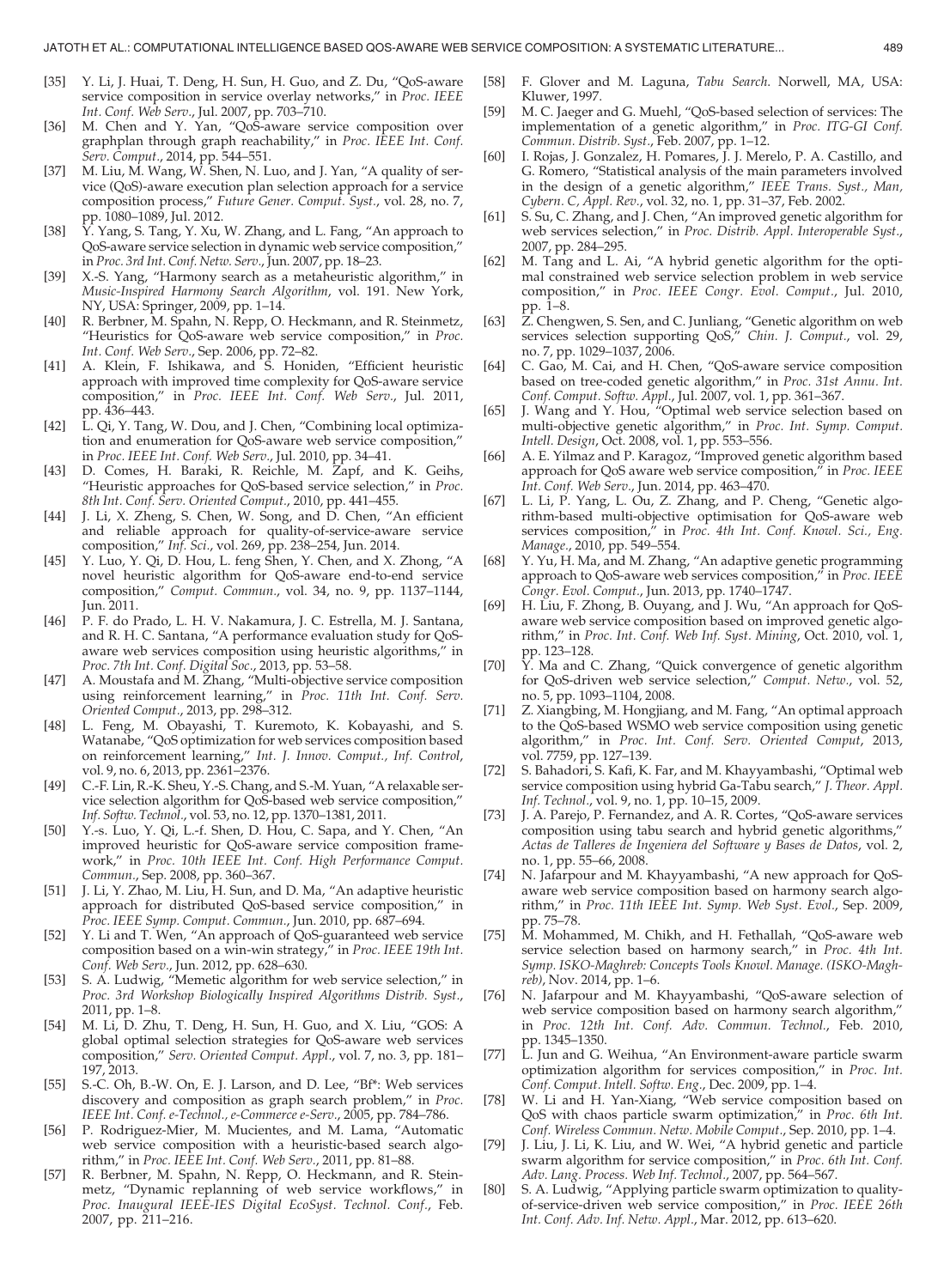- [81] W. Wenbin, Z. Qibo Sunb, Xinchao, and Y. Fangchun, "An improved particle swarm optimization algorithm for QoS-aware web service selection in service oriented communication," Int. J. Comput. Intell. Syst., vol. 3, no. 1, pp. 18–30, 2012.
- [82] M. Amiri and H. Serajzadeh, "Effective web service composition using particle swarm optimization algorithm," in Proc. 6th Int. Symp. Telecommun., Nov. 2012, pp. 1190–1194.
- [83] R. Brits, A. P. Engelbrecht, and F. van den Bergh, "Locating multiple optima using particle swarm optimization," Appl. Math. Comput., vol. 189, no. 2, pp. 1859–1883, 2007.
- [84] J. Liao, Y. Liu, X. Zhu, T. Xu, and J. Wang, "Niching particle swarm optimization algorithm for service composition," in Proc. IEEE Global Telecommun. Conf., 2011, pp. 1–6.
- [85] Y. Liu, H. Miao, Z. Li, and H. Gao, "QoS-aware web services composition based on HQPSO algorithm," in Proc. 1st ACIS/ JNU Int. Conf. Comput., Netw., Syst. Ind. Eng., May 2011, pp. 400–405.
- [86] L. Xiangwei and Z. Yin, "Web service composition with global constraint based on discrete particle swarm optimization," in Proc. 2nd Pacific-Asia Conf. Web Mining Web-Based Appl., Jun. 2009, pp. 183–186.
- [87] X. Zhao, B. Song, P. Huang, Z. Wen, J. Weng, and Y. Fan, "An improved discrete immune optimization algorithm based on PSO for QoS-driven web service composition," Appl. Soft Comput., vol. 12, no. 8, pp. 2208–2216, 2012.
- [88] J. Xu and S. Reiff-Marganiec, "Towards heuristic web services composition using immune algorithm," in Proc. IEEE Int. Conf. Web Serv., Sep. 2008, pp. 238-245.
- [89] G. Yan, N. Jun, Z. Bin, Y. Lei, G. Qiang, and D. Yu, "Immune algorithm for selecting optimum services in web services composition," Wuhan Univ. J. Natural Sci., vol. 11, no. 1, pp. 221– 225, Jan. 2006.
- [90] X. Zhao, Z. Wen, and X. Li, "QoS-aware web service selection with negative selection algorithm," Knowl. Inf. Syst., vol. 40, no. 2, pp. 349–373, 2014.
- [91] C. Pop, V. Chifu, I. Salomie, and M. Dinsoreanu, "Optimal web service composition method based on an enhanced planning graph and using an immune-inspired algorithm," in Proc. IEEE 5th Int. Conf. Intell. Comput. Commun. Process., Aug. 2009, pp. 291–298.
- [92]  $\overline{Z}$ . Yang, C. Shang, Q. Liu, and C. Zhao, "A dynamic web services composition algorithm based on the combination of ant colony algorithm and genetic algorithm," J. Comput. Inf. Syst., vol. 6, no. 8, pp. 2617–2622, May 2010.
- [93] W. Yunwu, "Application of chaos ant colony algorithm in web service composition based on QoS," in Proc. Int. Forum Inf. Technol. Appl., vol. 2, May 2009, pp. 225–227.
- [94] C. Pop, V. Chifu, I. Salomie, M. Dinsoreanu, T. David, and V. Acretoaie, "Ant-inspired technique for automatic web service composition and selection," in Proc. 12th Int. Symp. Symbolic Numeric Algorithms Sci. Comput., Sep. 2010, pp. 449–455.
- [95] Y. Xia, J. Chen, and X. Meng, "On the dynamic ant colony algorithm optimization based on multi-pheromones," in Proc. 7th IEEE/ACIS Int. Conf. Comput. Inf. Sci., May 2008, pp. 630–635.
- [96] W. Li and H. Yan-Xiang, "A web service composition algorithm based on global QoS optimizing with mocaco," in Proc. Algorithms Archit. Parallel Process., 2010, vol. 6082, pp. 218–224.
- [97] C. Mao, J. Chen, and X. Yu, "An empirical study on meta-heuristic search-based web service composition," in Proc. IEEE 9th Int. Conf. e-Business Eng., Sep. 2012, pp. 117–122.
- [98] V. R. Chifu, C. B. Pop, I. Salomie, M. Dinsoreanu, A. N. Niculici, and D. S. Suia, "Selecting the optimal web service composition based on a multi-criteria Bee-inspired method," in Proc. 12th Int. Conf. Inf. Integration Web-Based Appl. Serv., 2010, pp. 40–47.
- [99] X. Zhou, J. Shen, and Y. Li, "Immune based chaotic artificial bee colony multiobjective optimization algorithm," in Proc. 4th Int. Conf. Swarm Intell., 2013, vol. 7928, pp. 387–395.
- [100] G. Kousalya, D. Palanikkumar, and P. R. Piriyankaa, "Optimal web service selection and composition using multi-objective bees algorithm," in Proc. 9th IEEE Int. Symp. Parallel Distrib. Process. Appl. Workshops, May 2011, pp. 193–196.
- [101] A. de Campos, A. T. R. Pozo, S. Vergilio, and T. Savegnago, "Many-objective evolutionary algorithms in the composition of web services," in Proc. 11th Brazilian Symp. Neural Netw., Oct. 2010, pp. 152–157.
- [102] X. Wang, Z. Wang, and X. Xu, "An improved artificial bee colony approach to QoS-aware service selection," in Proc. 20th Int. Conf. Web Serv., Jun. 2013, pp. 395–402.
- [103] A. Wang, H. Ma, and M. Zhang, "Genetic programming with greedy search for web service composition," in Proc. Database Expert Syst. Appl., 2013, vol. 8056, pp. 9–17.
- [104] J. A. Parejo, S. Segura, P. Fernandez, and A. Ruiz-Cortes, "QoSaware web services composition using grasp with path relinking," Expert Syst. Appl., vol. 41, no. 9, pp. 4211–4223, 2014.
- [105] G. Canfora, M. Di Penta, R. Esposito, and M. L. Villani, "A framework for QoS-aware binding and re-binding of composite web services," J. Syst. Softw., vol. 81, no. 10, pp. 1754–1769, Oct. 2008.
- [106] L. Ai and M. Tang, "A penalty-based genetic algorithm for QoSaware web service composition with inter-service dependencies and conflicts," in Proc. Int. Conf. Comput. Int. Model. Control Autom., Dec. 2008, pp. 738–743.
- [107] H. Wada, P. Champrasert, J. Suzuki, and K. Oba, "Multiobjective optimization of SLA-aware service composition," in Proc. IEEE Congr. Serv., Jul. 2008, pp. 368–375.
- [108] B. Z. Gao, Yan, J. Na, L. Yang, and Dai, "Optimal selection of web services for composition based on interface-matching and weighted multistage graph," in Proc. 6th Int. Conf. Parallel Distrib. Comput., Appl. Technol., 2005, pp. 336–338.
- [109] H. Wang, P. Ma, and X. Zhou, "A quantitative and qualitative approach for NFP-aware web service composition," in Proc. IEEE 9th Int. Conf. Serv. Comput., Jun. 2012, pp. 202–209.
- [110] W.-Y. Liang and C.-C. Huang, "The generic genetic algorithm incorporates with rough set theory—An application of the web services composition," Expert Syst. Appl., vol. 36, no. 3, pp. 5549– 5556, 2009.
- [111] C. Pop, V. Chifu, I. Salomie, and M. Dinsoreanu, "Immuneinspired method for selecting the optimal solution in web service composition," in Proc. Resource Discovery, 2010, vol. 6162, pp. 1–17.
- [112] F. Rosenberg, M. Muller, P. Leitner, A. Michlmayr, A. Bouguettaya, and S. Dustdar, "Metaheuristic optimization of large-scale QoS-aware service compositions," in Proc. IEEE Int. Conf. Serv. Comput., Jul. 2010, pp. 97–104.
- [113] Z. Shanshan, W. Lei, M. Lin, and W. Zepeng, "An improved ant colony optimization algorithm for QoS-aware dynamic web service composition," in Proc. Int. Conf. Ind. Control Electron. Eng., Aug. 2012, pp. 1998–2001.
- [114] C. Jiuxin, S. Xuesheng, Z. Xiao, L. Bo, and M. Bo, "Efficient multiobjective services selection algorithm based on particle swarm optimization," in Proc. IEEE Asia-Pacific Serv. Comput. Conf., Dec. 2010, pp. 603–608.
- [115] X.-Q. Fan, X.-W. Fang, and C.-J. Jiang, "Research on web service selection based on cooperative evolution," Expert Syst. Appl., vol. 38, no. 8, pp. 9736–9743, 2011.
- [116] H. Rezaie, N. NematBaksh, and F. Mardukhi, "A multi-objective particle swarm optimization for web service composition," in Proc. 2nd Int. Conf. Netw. Digital Technol., 2010, pp. 112–122.
- [117] L. Ai and M. Tang, "QoS-based web service composition accommodating inter-service dependencies using minimal-conflict hillclimbing repair genetic algorithm," in Proc. 4th Int. Conf. eSci., Dec. 2008, pp. 119-126.
- [118] W. Li and H. Yan-Xiang, "A web service composition algorithm based on global QoS optimizing with mocaco," in Proc. Int. Conf. Informat., Cybern. Comput. Eng., Nov. 2012, vol. 111, pp. 79–86.
- [119] P. Leitner, W. Hummer, and S. Dustdar, "Cost-based optimization of service compositions," IEEE Trans. Serv. Comput., vol. 6, no. 2, pp. 239–251, Apr.–Jun. 2013.
- [120] J. Liao, Y. Liu, X. Zhu, J. Wang, and Q. Qi, "A multi-objective service selection algorithm for service composition," in Proc. 19th Asia-Pacific Conf. Commun., Aug. 2013, pp. 75–80.
- [121] J. Liao, Y. Liu, X. Zhu, and J. Wang, "Accurate sub swarms particle swarm optimization algorithm for service composition," J. Syst. Softw., vol. 90, pp. 191–203, 2014.
- [122] Y. Yu, H. Ma, and M. Zhang, "A genetic programming approach to distributed QoS-aware web service composition," in Proc. IEEE Congr. Evol. Comput., Jul. 2014, pp. 1840–1846.
- [123] A. S. da Silva, H. Ma, and M. Zhang, "A graph-based particle swarm optimisation approach Toqos-aware web service composition and selection," in Proc. IEEE Congr. Evol. Comput., Jul. 2014, pp. 3127–3134.
- [124] H. Ma, A. Wang, and M. Zhang, "A hybrid approach using genetic programming and greedy search for QoS-aware web service composition," in Proc. Trans. Large-Scale Data Knowl.-Centered Syst., 2015, pp. 180–205.
- [125] Y. Yu, H. Ma, and M. Zhang, "A hybrid Gp-tabu approach to QoS-aware data intensive web service composition," in Proc. 10th Int. Conf. Simulated Evol. Learning, 2014, pp. 106–118.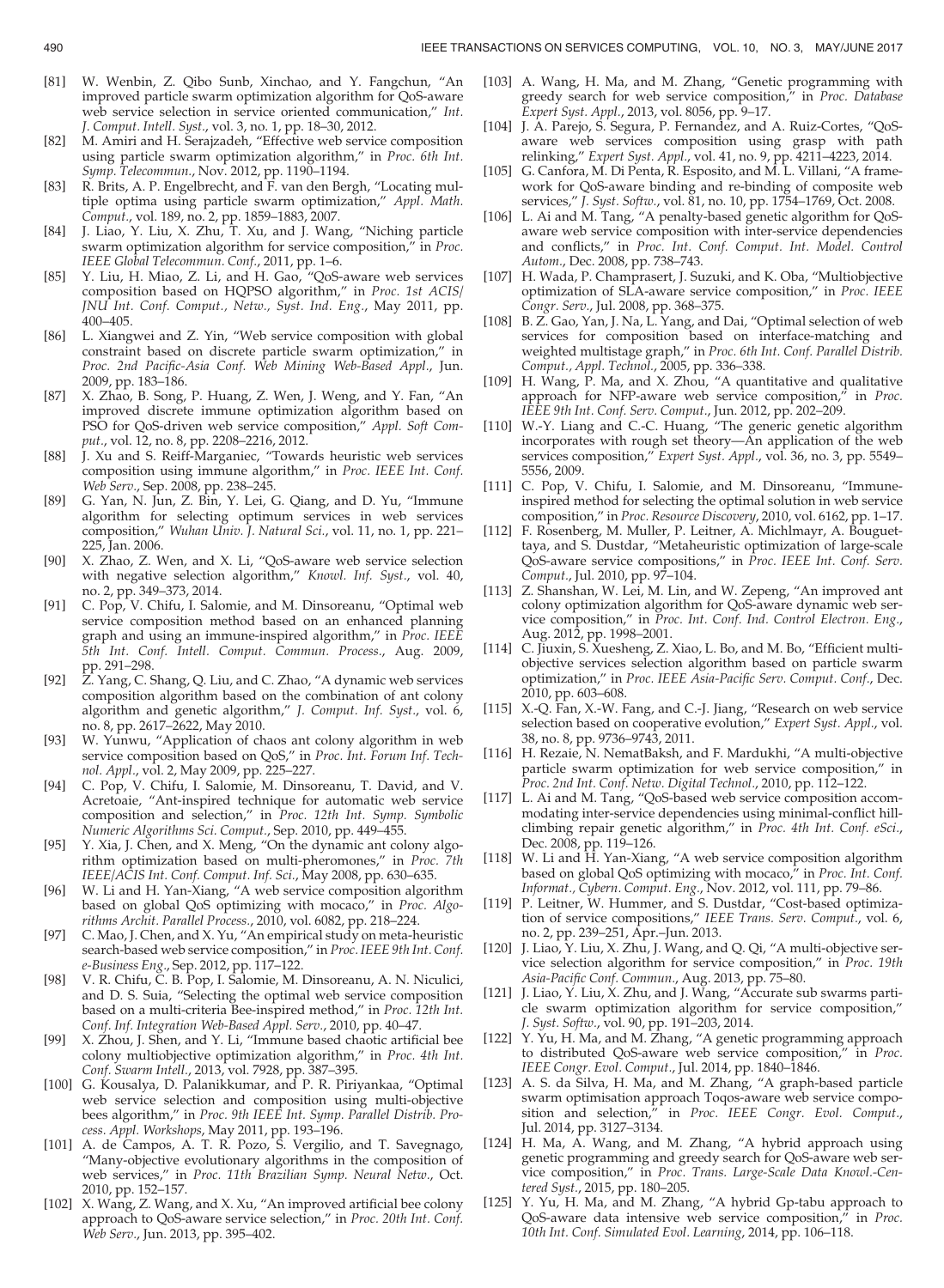- [126] A. S. d. S. Alexandre, M. Hui, and Z. Mengjie, "A GP approach to QoS-aware web service composition and selection," in Proc. 10th Int. Conf. Simul. Evol. Learning, 2014, pp. 180–191.
- [127] C. Pop, V. Chifu, I. Salomie, and M. Vlad, "Cuckoo-inspired hybrid algorithm for selecting the optimal web service composition," in Proc. IEEE Int. Conf. Intell. Comput. Commun. Process., Aug. 2011, pp. 33–40.
- [128] V. Chifu, C. Pop, I. Salomie, M. Dinsoreanu, A. kover, and R. Vachter, "Web service composition technique based on a service graph and particle swarm optimization," in Proc. IEEE Int. Conf. Intell. Comput. Commun. Process., Aug. 2010, pp. 265–272.
- [129] H. Jiang, X. Yang, K. Yin, S. Zhang, and J. A. Cristoforo, "Multipath QoS-aware web service composition using variable length chromosome genetic algorithm," Inf. Technol. J., vol. 10, no. 1, pp. 113–119, 2011.
- [130] F. Mardukhi, N. NematBakhsh, K. Zamanifar, and A. Barati, "QoS decomposition for service composition using genetic algorithm," Appl. Soft Comput., vol. 13, no. 7, pp. 3409–3421, 2013.
- [131] D. Edmond, J. OSullivan, and A. ter Hofstede, "Whats in a service? Towards accurate description of non-functional service properties," Distrib. Parallel Databases J., vol. 12, pp. 117–133, 2002.
- [132] D. Karaboga and B. Basturk, "On the performance of artificial bee colony (ABC) algorithm," Appl. Soft Comput., vol. 8, no. 1, pp. 687–697, 2008.
- [133] R. Akbari, R. Hedayatzadeh, K. Ziarati, and B. Hassanizadeh, "A multi-objective artificial bee colony algorithm," Swarm Evol. Comput., vol. 2, pp. 39–52, 2012.
- [134] S. Mirjalili, S. M. Mirjalili, and A. Lewis, "Grey wolf optimizer," Adv. Eng. Softw., vol. 69, pp. 46–61, 2014.
- [135] X.-S. Yang, "Firefly algorithm," in Engineering Optimization. Hoboken, NJ, USA: Wiley, 2010, pp. 221–230.
- [136] X.-S. Yang, "A new metaheuristic bat-inspired algorithm," in Nature Inspired Cooperative Strategies for Optimization (NICSO 2010), vol. 284. Berlin, Germany: Springer, 2010, pp. 65–74.
- [137] B. Niu and H. Wang, "Bacterial colony optimization," Discrete Dyn. Nature Soc., vol. 2012, p. 698057, 2012.
- [138] E. Rashedi, H. Nezamabadi-pour, and S. Saryazdi, "GSA: A gravitational search algorithm," Inf. Sci., vol. 179, no. 13, pp. 2232–2248, 2009.
- [139] K. Krishnanand and D. Ghose, "Glowworm swarm optimization for simultaneous capture of multiple local optima of multimodal functions," Swarm Intell., vol. 3, no. 2, pp. 87–124, 2009.
- [140] S. Mirjalili, "The ant lion optimizer," Adv. Eng. Softw., vol. 83, no. 0, pp. 80–98, 2015.
- [141] Q. Yu, L. Chen, and B. Li, "Ant colony optimization applied to web service compositions in cloud computing," Comput. Elect. Eng., vol. 41, pp. 18–27, 2015.
- [142] A. Abdelmaboud, D. N. Jawawi, I. Ghani, A. Elsafi, and B. Kitchenham, "Quality of service approaches in cloud computing: A systematic mapping study," J. Syst. Softw., vol. 101, pp. 159–179, 2015.
- [143] S. Wang, Z. Zheng, Q. Sun, H. Zou, and F. Yang, "Cloud model for service selection," in Proc. IEEE Conf. Comput. Commun. Workshops., 2011, pp. 666–671.
- [144] S. Yau and H. An, "Software engineering meets services and cloud computing," Computer, vol. 44, no. 10, pp. 47–53, Oct. 2011.
- [145] M. Godse and S. Mulik, "An approach for selecting software-asa-service (SaaS) product," in Proc.IEEE Int. Conf. Cloud Comput., 2009, pp. 155–158.
- [146] L. Braubach, K. Jander, and A. Pokahr, "A middleware for managing non-functional requirements in cloud PaaS," in Proc. Int. Conf. Cloud Auton. Comput., 2014, pp. 83–92.
- [147] E. Elghoneimy, O. Bouhali, and H. Alnuweiri, "Resource allocation and scheduling in cloud computing," in Proc.Int. Conf. Comput., Netw. Commun., Jan. 2012, pp. 309–314.
- [148] J. L. Vazquez-Poletti, R. Moreno-Vozmediano, R. S. Montero, E. Huedo, and I. M. Llorente, "Solidifying the foundations of the cloud for the next generation software engineering," J. Syst. Softw., vol. 86, no. 9, pp. 2321–2326, 2013.
- [149] R. Buyya, C. S. Yeo, S. Venugopal, J. Broberg, and I. Brandic, "Cloud computing and emerging it platforms: Vision, hype, and reality for delivering computing as the 5th utility," Future Gener. Comput. Syst., vol. 25, no. 6, pp. 599–616, 2009.
- [150] T. Dillon, C. Wu, and E. Chang, "Cloud computing: Issues and challenges," in Proc. 24th IEEE Int. Conf. Adv. Inf. Netw. Appl., Apr. 2010, pp. 27–33.
- [151] D. Armstrong and K. Djemame, "Towards quality of service in the cloud," in Proc. 25th UK Performance Eng. Workshop, 2009, pp. 226–240.
- [152] J. Ge, B. Zhang, and Y. Fang, "Research on the resource monitoring model under cloud computing environment," in Proc. Web Inf. Syst. Mining, 2010, pp. 111–118.
- [153] M. Armbrust, A. Fox, R. Griffith, A. D. Joseph, R. Katz, A. Konwinski, G. Lee, D. Patterson, A. Rabkin, I. Stoica, and M. Zaharia, "A view of cloud computing," Commun. ACM, vol. 53, no. 4, pp. 50–58, 2010.
- [154] L. Zhao, S. Sakr, A. Liu, and A. Bouguettaya, "QoS-aware service compositions in cloud computing," in Proc. Cloud Data Manage., 2014, pp. 119–133.
- [155] H. Kurdi, A. Al-Anazi, C. Campbell, and A. Al Faries, "A combinatorial optimization algorithm for multiple cloud service composition," Comput. Elect. Eng., vol. 42, pp. 107–113, 2015.
- [156] M. Amiri and H. Serajzadeh, "QoS aware web service composition based on genetic algorithm," in Proc. 5th Int. Symp. Telecommun., Dec. 2010, pp. 502–507.
- [157] Z. Chen, H. Wang, and P. Pan, "An approach to optimal web service composition based on QoS and user preferences," in Proc. Int. Joint Conf. Artif. Intell., Apr. 2009, pp. 96–101.
- [158] P. Rodriguez-mier, M. Mucientes, M. Lama, and M. Couto, "Composition of web services through genetic programming," Evol. Intell., vol. 3, pp. 171–186, 2010.
- [159] H. Xia, Y. Chen, Z. Li, H. Gao, and Y. Chen, "Web service selection algorithm based on particle swarm optimization," in Proc. 8th IEEE Int. Conf. Dependable, Auton. Secure Comput., Dec. 2009, pp. 467–472.
- [160] Q. Wu and Q. Zhu, "Transactional and QoS-aware dynamic service composition based on ant colony optimization," Future Gener. Comput. Syst., vol. 29, no. 5, pp. 1112–1119, 2013.
- [161] T. H. Tan, M. Chen, E. Andre, J. Sun, Y. Liu, and J. S. Dong, "Automated runtime recovery for QoS-based service composition," in Proc. 23rd Int. Conf. World Wide Web, 2014, pp. 563–574.
- [162] X. Ye and R. Mounla, "A hybrid approach to QoS-aware service composition," in Proc. IEEE Int. Conf. Web Serv., 2008, pp. 62–69.
- [163] Y. Yao and H. Chen, "QoS-aware service composition using NSGA-II," in Proc. 2nd Int. Conf. Interaction Sci. Inf. Technol., Culture Human, 2009, pp. 358–363.
- [164] J. Xu and S. Reiff-Marganiec, "Towards heuristic web services composition using Immune algorithm," in Proc. IEEE Int. Conf. Web Serv., Sep. 2008, pp. 238–245.
- [165] W. Zhang, C. Chang, T. Feng, and H. yi Jiang, "QoS-based dynamic web service composition with ant colony optimization," in Proc. IEEE 34th Annu. Comput. Softw. Appl. Conf., Jul. 2010, pp. 493–502.
- [166] T. Zhang, "QoS-aware web service selection based on particle swarm optimization," J. Netw., vol. 9, no. 3, pp. 565–570, 2014.
- [167] J. He, L. Chen, X. Wang, and Y. Li, "Web service composition optimization based on improved artificial bee colony algorithm," J. Netw., vol. 8, no. 9, pp. 2143–2149, 2013.
- [168] S. Boussalia and A. Chaoui, "Optimizing QoS-based web services composition by using quantum inspired cuckoo search algorithm," in Proc. Mobile Web Inf. Syst., 2014, vol. 8640, pp. 41–55.
- [169] Z.-J. Wang, Z.-Z. Liu, X.-F. Zhou, and Y.-S. Lou, "An approach for composite web service selection based on DGQoS," Int. J. Adv. Manuf. Technol., vol. 56, pp. 1167–1179, 2011.
- [170] H. Yin, C. Zhang, B. Zhang, Y. Guo, and T. Liu, "A hybrid multiobjective discrete particle swarm optimization algorithm for a SLA-aware service composition problem," Math. Probl. Eng., vol. 2014, pp. 252934, 2014.
- [171] Y. Chen, J. Huang, and C. Lin, "Partial selection: An efficient approach for QoS-aware web service composition," in Proc. IEEE Int. Conf. Web Serv., 2014, pp. 1–8.
- [172] P. Sharifara, A. Yari, and M. M. R. Kashani, "An evolutionary algorithmic based web service composition with quality of service," in Proc. 7th Int. Symp. Telecommun., 2014, pp. 61–65.
- [173] Y. Zhang, G. Cui, Y. Wang, X. Guo, and S. Zhao, "An optimization algorithm for service composition based on an improved FOA," Tsinghua Sci. Technol., vol. 20, no. 1, pp. 90– 99, 2015.